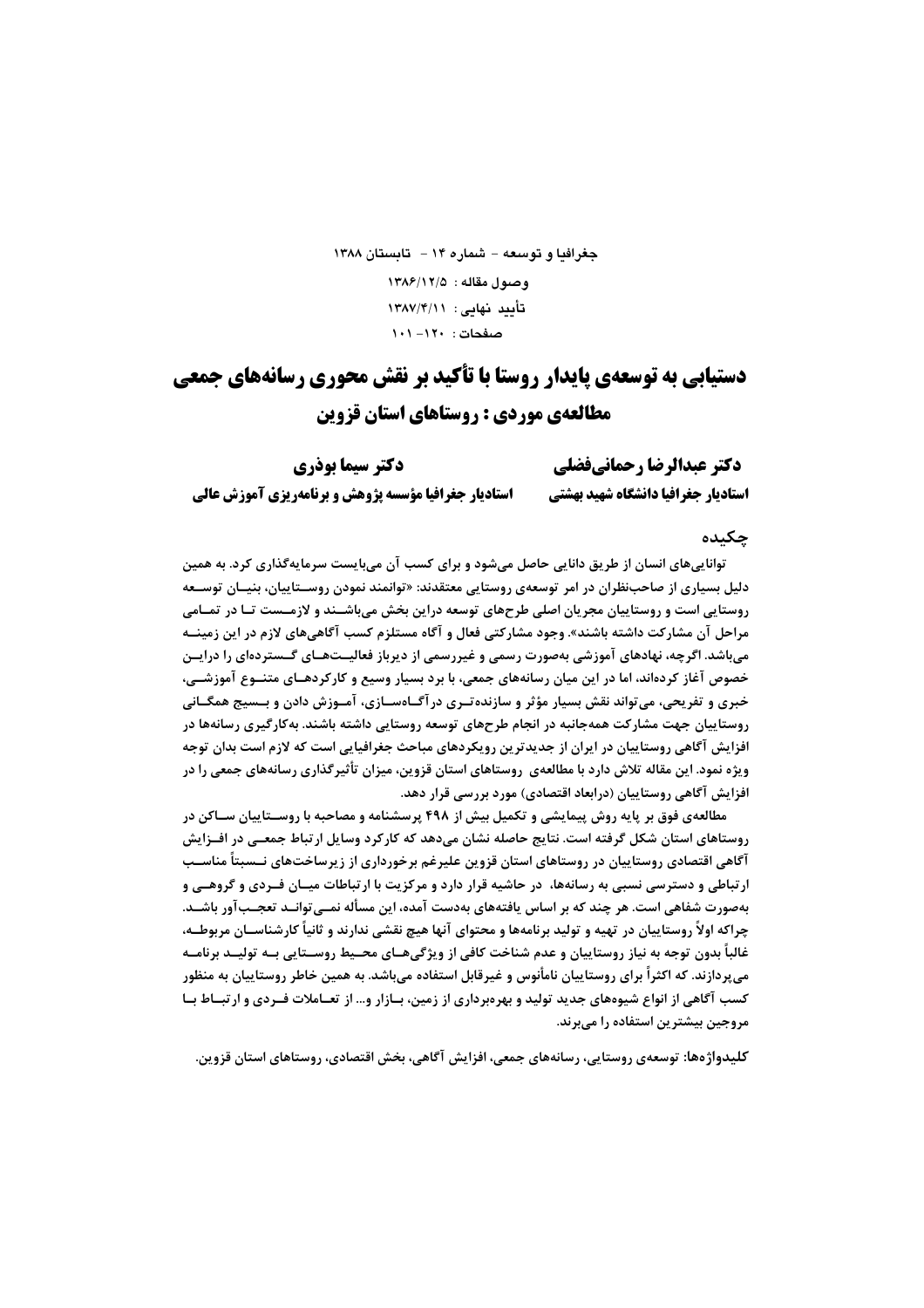#### مقدمه

به تدریج بهدنبال شکست یی در پی پروژههای توسعه مبتنی بر رویکرد توسعه بـرای مـردم، رویکردهای توسعهی روستایی معطوف به دیدگاههایی گردیـد، کـه هرچـه بیـشتر مـردم را در جریان برنامه٫یزی و فعالیتهای توسعهای مربوط به آنها قـرار مــی۱داد. در ایــن دیــدگاه، نقــش پراهمیت و تعیین کنندهی ارتباطات جمعی در اتخاذ روشهای پیـشرفته و مناسـب بـهمنظـور کمک به روستاییان در جهت کسب دانش، مهارتها و تبادل اطلاعات مـورد نیـاز مـورد توجـه قرار گرفت. طرفداران نقش رسانهها در توسعهی روستایی معتقد بودند: رسانهها با کارکردهـای متنوع خود می توانند در جهت ارتقای سطح دانستنیها و معلومـات عمــومی و اعــتلای ســطح دانش فنی و مهارتهای کشاورزی و معارف قشرهای روستایی و تشویق ذوق هنـری آنهـا و در نهایت رسیدن به توسعهی منابع انسانی به خوبی ایفای نقش نمایند. منوط به اینکـه گـسترش پوشش رسانهای در سطح جوامع روستایی میبایست بـا شـناخت دقیـق مشخـصات و شـرایط بومي و سنتي اين جوامع صورت گيرد *(دراستيكل ١٣٨٢، ٢٨)*. زيرا با آگاهي دقيق و همهجانبـه از ویژگیها و نیازهای جامعه روستایی است که می توان، قالب و شکل مناسب ارایهی پیامهـای ارتباطی را ازطریق رسانهها برگزید و منتظر نتایج مثبت و سازنده نیز بود.البته در پی توسـعهی اخبار، اطلاعات و آموزش در رسانهها متناسب با سطح درک و توان یادگیری و نیازمندیهـای اقشار روستایی می توان گامی مـؤثر در جهـت توسـعهی منـابع انـسانی و در نهایـت توسـعهی روستایی برداشت. به همین منظور، جغرافیدانان، رسانه را نـه تنهـا بـه عنـوان یکـی از عوامـل زمینهساز بلکه به عنوان عنصر تأثیرگذار بر محیط تعریف می کننــد و معتقدنــد کــه انــسان بــه عنوان یکی از عناصر مهم تأثیر گذار در طبیعت، با دریافت آگــاهی از محــیط اطــراف خــود، در مواجهه با آن، در فضاهای جغرافیایی به ایفای نقش میپردازد *(شکویی، ۱۳۷۸: ۰۹).* اما سـؤال مهم این است که آگاهی۵مای بهدست آمده از محیط چگونه تأمین می گردد؟ بررســیهـا نــشان می دهد، انسان بسیاری از اطلاعات، رفتارها، ارزیابی ها، انتخابها و جـایگزینی هـا کـه کـسب و درمحیط اعمال میکند را تنها از طریق مشاهدات عینی یا تجربیات مستقیم بهدست نمی آورد، بلکه غالباً ناشی از اطلاعاتی است که بهطور غیرمـستقیم کـسب مـے نمایـد. ایـن اطلاعـات بـه روشهای مختلفی بهدست میآید که از مهمترین آنها میتوان بـه رسـانههـای جمعـی اشـاره نمود. امروزه با ورود وسایل ارتباط جمعی به کلیهی زوایـای زنـدگی بـشر تحـولات زیـادی در شیوهی زندگی، نوع رفتار و میزان تأثیرگذاری بر محیطهای جغرافیای بهوجود آمده است. کـه ضرورت پرداختن بدان را مبرم می سازد. نکتهی قابل توجه این است که همهی ابعاد رسـانه در

 $\mathcal{N}$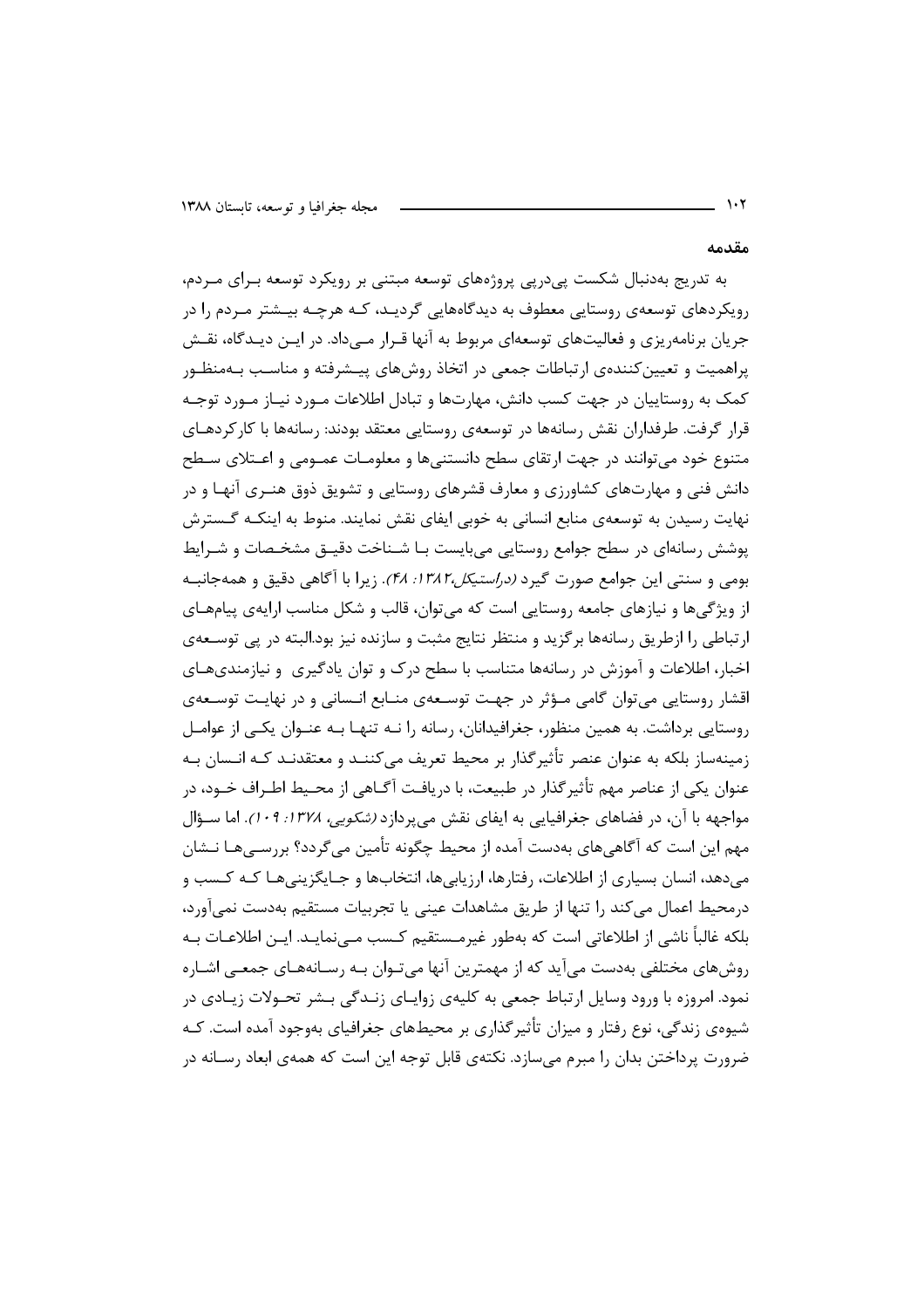مطالعات جغرافیایی مطرح نمیباشد بلکه مطالعهی جنبههایی از آن دارای اهمیت است کـه در افزایش آگاهی و تغییر رفتارهای انسانی در محیط مؤثر بوده است. لـذا بـا رویکـرد جغرافیـایی، مطالعهی نقش رسانهها حول دو محور قابل بررسی است: ۱- بررسی میزان دسترسی روستاییان به رسانههای جمعی؛ ۲- بررسی میزان تأثیر گذاری هر یک از رسانهها درافزایش آگاهی روستاییان؛ که در این بررسی سعی گردیده بـهطـور عینـی در ۶۶ روسـتای اسـتان قـزوین و ۴۹۸ خـانوار روستایی دو محور فوق آزمون شود و راهکارهای عملی جهت بهرهمنـدی هرچـه مناسـبتـر از رسانهها ارایه گردد.

#### هدف يژوهش

بررسی نقش رسانههای جمعی در دستیابی به توسعه پایدار روستاهای استان قزوین؛

#### اهداف جزئي

- بررسی زیرساختهای مورد نیاز وسایل ارتباط جمعی در روستاهای استان قزوین؛ - بررسی میزان دسترسی روستاهای مورد مطالعه به وسایل ارتباط جمعی؛ - بررسی میزان اثرگذاری رسانههای جمعی در افزایش آگاهی روستاییان در بخش اقتصادی؛

## روش پژوهش

پژوهش حاضر از نوع توصـیفی- همبــستگی اسـت و جهـت جمــع[ّوری اطلاعـات از روش پیمایشی استفاده شده است. جامعهی آمـاری پـژوهش ۸۷۵ روسـتای دارای سـکنه در اسـتان قزوین و نمونهی آماری ۶۶ روستا و ۴۹۸ خانوار روستایی ساکن در استان قزوین میباشـد کـه بطور تصادفی طبقهای انتخاب شدهاند. حجم نمونه بر اساس فرمول کوکران تعیین شده است و به منظور تجزیه و تحلیل دادهها از آزمونهای آماری و نرمافزارهـای spss,tab اســتفاده شــده است.

متغیّر وابستهی این پژوهش را افزایش آگـاهی درخـصوص اطلاعـات مــورد نیــاز در بخــش کشاورزی و متغیّر مستقل را سن و جنس، وضعیت تأهل، سطح سواد، وضعیت شغلی و میـزان دسترسے به رسانهها تشکیل مے دهد.

#### $\mathcal{W}$  -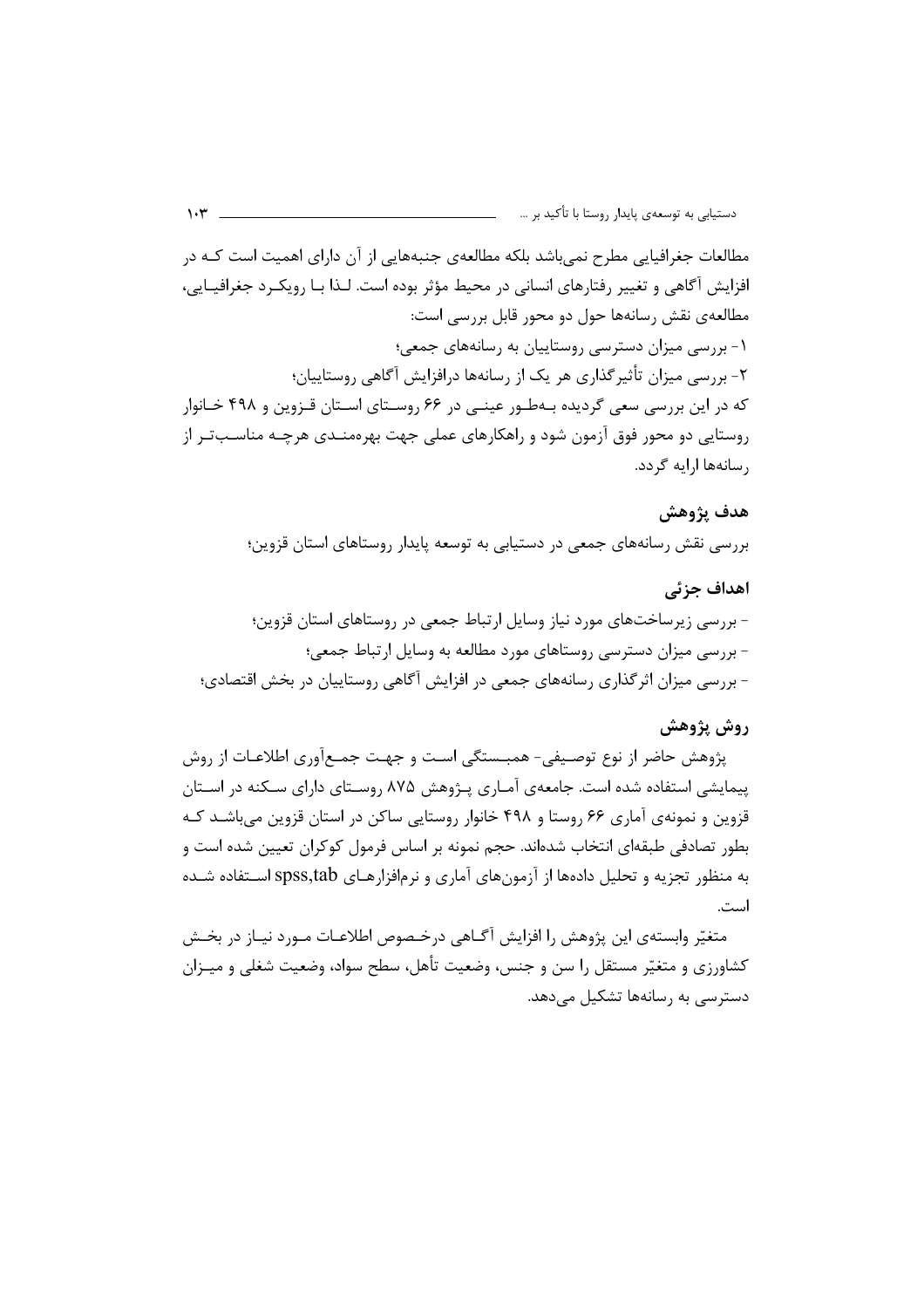يافتههاى پژوهش

موقعیت جغرافیایی استان قزوین

استان قزوین بین ۴۸۴۵ تا ۵۰۵۱ طول شرقی و ۳۵۳۷ تا ۳۶۴۵ عرض شمالی قرار گرفتـه است. این استان با داشتن مساحتی معادل ۱۵۸۰۵ کیلومتر مربع (معادل ۱ درصد از مـساحت کشور) در دامنهی جنوبی البرز واقع شده که از شمال به استانهای مازندران و گیلان، از غـرب به استانهای زنجان و همدان، از جنوب به استان مرکزی و از شرق بـه اسـتان تهـران محـدود می گردد. این استان با برخورداری از سابقهی ۹ هزار سالهی تاریخی خود به واسطهی نزدیکی به تهران (۱۴۴ کیلومتری شمال غربی به تهران)، وجـود راههـای ارتبـاطی مناسـب (همچـون آزادراه قزوین \_ کرج) عبور راه آهن سراسری از استان و همجواری با استانهای گیلان، زنجـان و همدان بهصورت چهارراه تاریخی، بستر انتقال فرهنگی و تجاری کمنظیـری اسـت کـه مرکـز کشور را با استانهای شمالی و شمال غربی و جنوب غربی ارتباط میدهد و از ارزش و اولویت کلیدی بی نظیری در سطح کشور برخوردار است *(سازمان برنامه و بودجه استان قزوین، ۱۳۸۴)*.

در سال ۱۳۸۵، استان قزوین با داشتن ۵ شهرستان (قزوین، تاکستان، بویین زهرا، آبیـک و البرز) ۲۴ شهر، ۱۹ بخش، ۴۶ دهستان و ۸۷۵ پارچـه آبـادی، دارای پتانـسیلهـای طبیعـی و اقتصادی بسیار بالایی است که در سطح کـشور، بـدان امتیـاز خـاص بخـشیده اسـت. از ۸۷۵ روستای استان، ۵۰/۴ درصد از روستاها در مناطق کوهستانی، ۱۵/۶ درصد در مناطق پایکوهی و ۳۳/۹ درصد در مناطق دشتی مستقر شدهاند *(سالنامه آماری استان قزوین، ۱۳۸۴)*. ـ وجود دشتی هموار و حاصلخیز ( با شیب کمتر از ۳ درصد و خاکهای درجه ۱ و ۲)؛ ـ منابع آبهای سطحی و زیرزمینی نسبتاً مناسب و بدون محدویت.؛ ـ آب و هوای معتدل (زمستانهای مرطوب و تابستانهـای معتـدل و خـشک) از یـکسـو و از سوي ديگر ؛ ۔ وجود صنایع بزرگ؛ ـ دسترسی به بازارهای بزرگ کشور؛ ـ نزدیکی مراکز صنعتی ـ تجاری و خدماتی به مراکز مسکونی؛ استان مورد مطالعه را به عنوان یکی از قطبهای کشاورزی ـ صنعتی در سطح کشور تبدیل نموده است.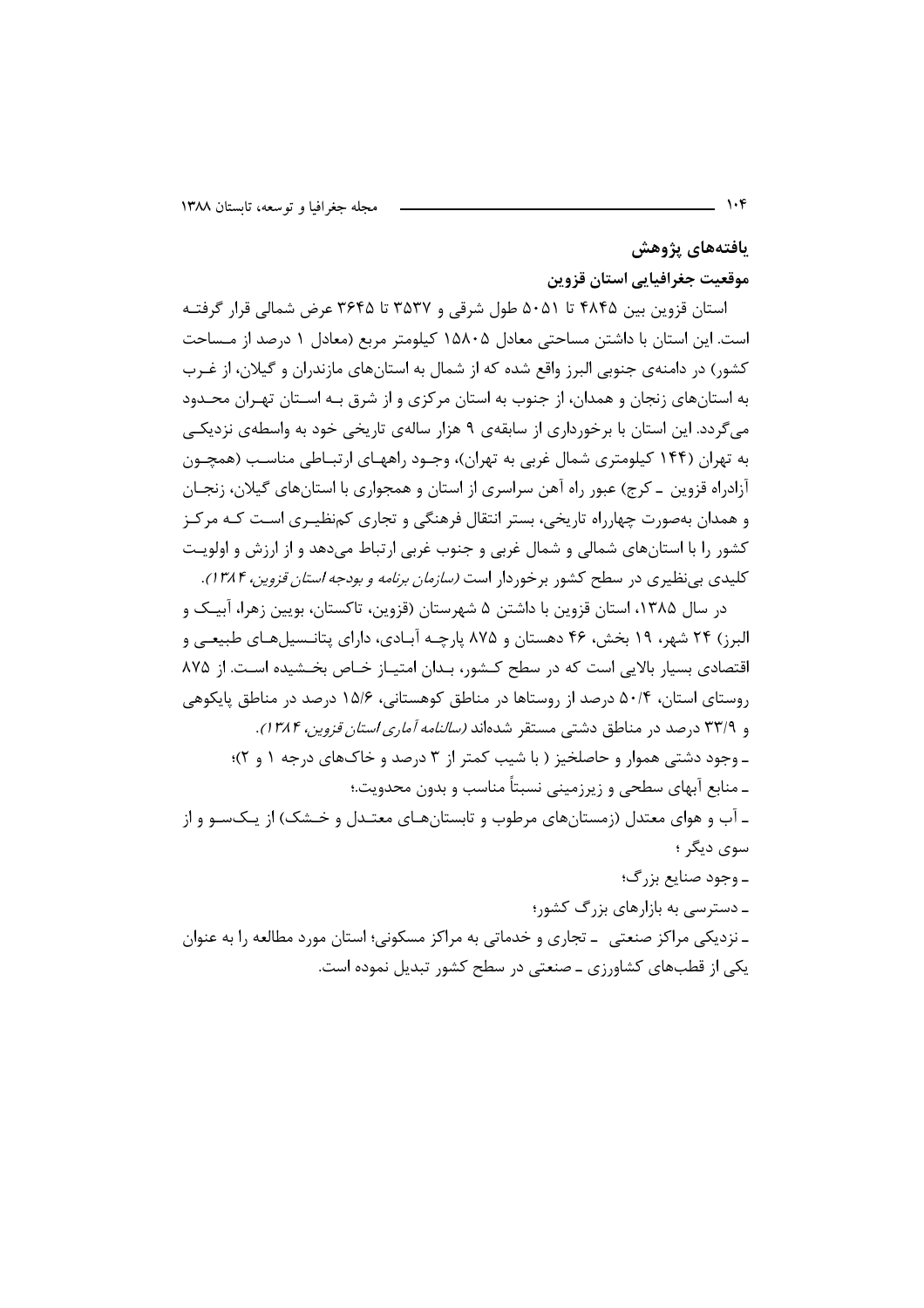میزان برخورداری روستاهای استان قزوین از امکانات و خدمات زیربنایی

بطور کلی درسال ۱۳۸۵، حدود ۶۸ درصد از جمعیت استان در مناطق شهری و ۳۲ درصد در مناطق روستایی زندگی می کنند که بیشترین ساکنین روستایی در شهرستان بویین زهـرا و كمترين آن در شهرستان قزوين، توزيع شدهاند. محاسبه وسعت و فاصله بين روستاها در سطح استان نشان می دهد که در هر ۱۳ کیلومتر بطور متوسط یک روستا مستقر شده است کـه بـا توجه به عوارض طبیعی در بین شهرستانها وضعیت کمی متفاوت میباشد. بدین معنی که در شهرستان قزوین بهطور متوسط هر ۹ کیلومتر یک روستا بیـشترین تـراکم تعـداد روســتا و در شهرستان بویین زهرا به ازای ۱۹ کیلومتر یک روستا مستقر شده اسـت. اگرچـه در شهرسـتان قزوین تعداد روستاها بیشتر است، اما تعداد جمعیت کمتری را در خـود جـای داده و روسـتاها اغلب کمتر از ۲۰ نفر ساکن دارند. بررسی میزان برخورداری روستاییان مورد مطالعه از امکانات آموزشی، بهداشتی و زیرساختهایی چون راههای ارتباطی، برق و مخابرات نشان میدهـد کـه حدود ۷۴ درصد از جمعیت روستاهای مورد مطالعه باسواد و ۲۶ درصد بقیـه بـی سـواد مطلـق هستند. از کل باسوادان نیز ۵۲ درصد دارای تحصیلات ابتدایی هستند. نزدیک به ۸۹/۵ درصـد از روستاهای استان از امکانات آموزشی برخوردارند که ۶۶ درصد از مراکـز آموزشــی درمقــاطع ابتدایی، ۲۷/۴ درصد در مقاطع راهنمایی و ۶/۶ درصد در مقاطع متوسطه فعالیت مے کننـد. ضریب پوشش مراکز آموزشی در سطح روستاهای مورد مطالعه نسبت ۱ به ۱۷۶ نفـر جمعیـت ۶ سال و بیشتر می باشد. بدین معنی که به ازای هر ۱۷۶ نفر جمعیت واجـد شـرایط تحـصیل یک مرکز آموزشی در روستاهای استان فعالیت میکند که جای بحث دارد.

به منظور بررسی میزان برخـورداری روسـتاییان مـورد مطالعـه از امکانـات بهداشـتی از دو شاخص برخورداری از آب آشامیدنی لوله کشی شده و شبکهی بهداشت استفاده شـده اسـت. محاسبات صورت گرفته نشان می۵هد که ۸۶ درصد از روستاهای موردمطالعه از آب آشـامیدنی لوله کشی، ۲۲درصد از روستاها، از خانههای بهداشت و ۱۰ درصد از مراکـز بهداشـتی- درمـانی برخوردارند که ضریب پوششی خانهی بهداشت ۱ بـه ازای هـر ۱۹۱۸ نفـر جمعیـت روسـتایی است و به ازای هر ۴۳۱۹ نفر یک مرکز بهداشتی ـ درمانی در روستاها فعالیت میکنند.

در خصوص میزان برخورداری از امکانـات زیربنـایی شـرایط در روسـتاهای مـورد مطالعـه، مطلوبتر میباشد. بطوریکه بیش از ۵۵ درصد از روستاهای مورد مطالعه از راههای مواصـلاتی آسفالته و مناسب برخوردارند.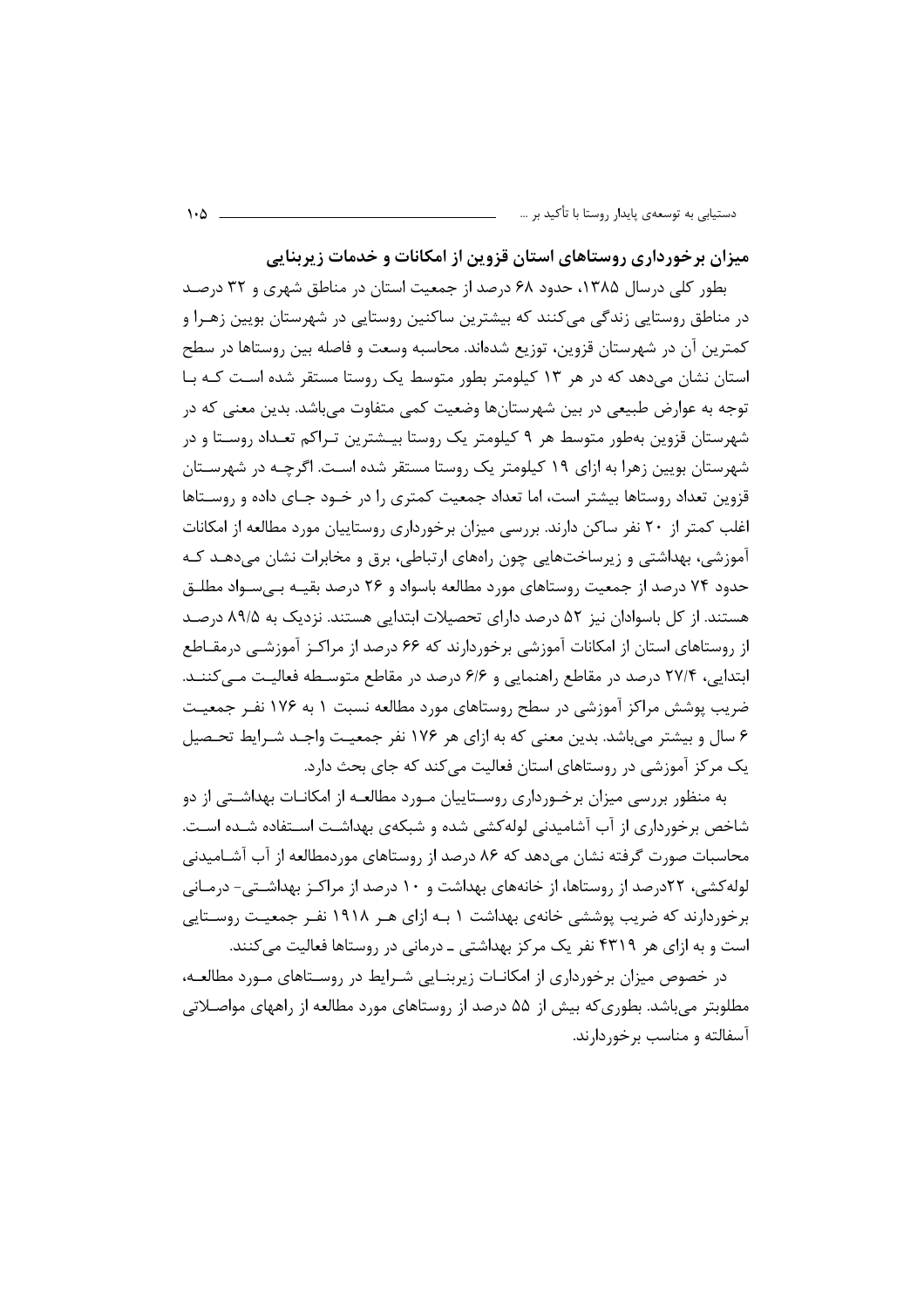۱۰۰ درصد از روستاهای مورد مطالعه از نعمت برق بهـرهمنـد مـیباشـند و ۲۲ درصـد از روستاهای مورد مطالعه از شبکهی مخابراتی استفاده می کنند، ضـریب پوشـشی ایـن امکانـات روشن می نماید که به طور متوسط ۷۶۸ نفر از جمعیت روستایی از راههای مواصـلاتی مناسـب بهرهمندند و به ازای هر ۱۹۳۷ نفر یک مرکز مخابراتی نسبتاً مجهز در روستاهای استان وجــود دا د (*همان مأخذ).* 

رسانههای جمعی و نقش آن در توسعهی روستاهای استان قزوین

رسانه ترجمهی واژەی انگلیسی مدیوم` است. این واژه در لغت به معنای واسطه مـی.باشــد. رسانه در واقع، وسیلهای است که پیام را از فرستنده به گیرنده منتقـل مـی;نمایـد. متخصـصان امر، رسانهها را به دو دستهی بزرگ و کوچک تقسیم میکنند *(تامیسون، ۱۳۸۰: ۸۹).* 

رسانههای بزرگ: به وسایلی چون رسانههای مکتوب، رادیو و تلویزیون، سینما، کامپیوتر و… اطلاق میشود که می توانند مخاطبان زیادی را دریک لحظه به خود جلب نمایند.

رسانههای کوچک: اغلب از آنها به عنوان وسایل کمک آموزشی یاد میشود نظیـر نوارهـای ضبط صوت، پرژکتور، اورهد، CD,DVD و … که مخاطبان نسبتاً محدودتری را به خــود جلــب مے کنند.

بر اساس این تقسیم بندی، رسانهی مناسب، به خلق شرایط مطلوب و افزایش آگاهی کمک می کند و سبب تقویت آن می باشد. با افزایش اهمیت رسانه در ابعاد مختلف زندگی، به تــدریج از سال ۱۹۶۰ میلادی به کارگیری رسانههـا در فرآینـد توسـعهی روسـتایی مطـرح گردیـد. در کشورهایی چون ایتالیا، مکزیـک، اسـترالیا و پـس از آن هنـد، در سـطح بـسیار گـستردهای از رسانهها در اجرای پروژههای توسعه سود جستند.

متخصصانی چون لرنر، شرام و دیگر طرفداران نقش رسانهها در توسعه به ایـن باورنـد کـه: «رسانهها با تزریق ایدههای نو به داخل تودهها، نقشهای جدیدی را به مردم شناسـانده و راه و <sub>د</sub>سم متفاوت و بهتری برای زندگی، پیش روی آنها مے گذارنـد» *(سـون وینـدال، ۱۳۷۶: ۶۳-۵۹)* آنها همچنین دو وظیفهی مهم برای رسانهها در امر توسعه تعریف نمودهاند که عبارت بود از : ۱ـ متحد کردن و ایجاد همبستگی بین همهی اقشار جامعه؛ ۲ـ واداشتن آنان به مشارکت در طرحهای توسعهی منطقهای و ملی؛

1-Medium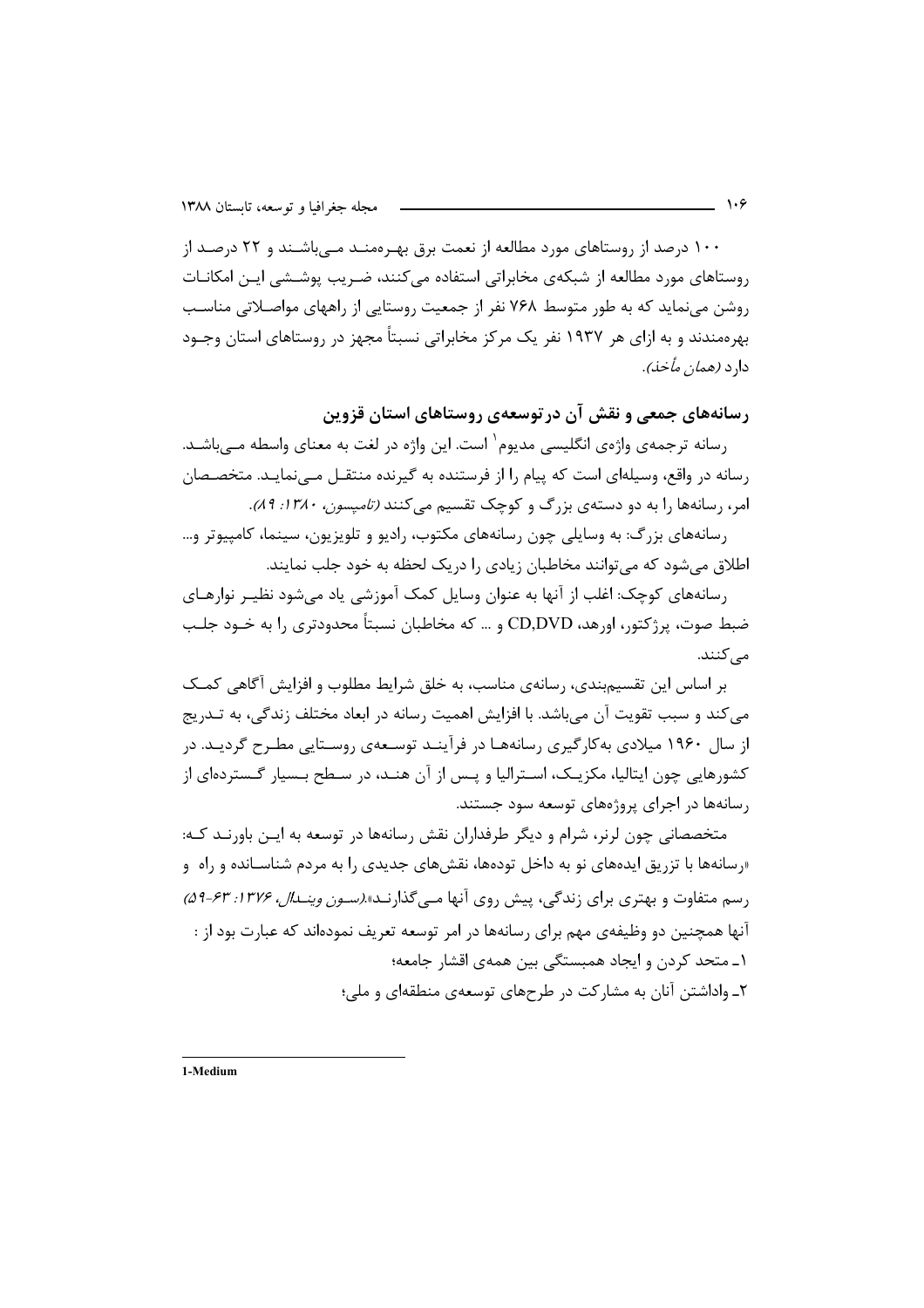بدین ترتیب، موفقیـت ارتباطـات در حـوزهی توسـعه، نیازمنـد شـناخت نیازهـا، تـوانهـا و ظرفیتهای گروههای هدف، تدوین راهبرد مطلوب، برنامـهریـزی نظـاممنـد و مـدیریت دقیـق است. بطوری که بنا به اعتقاد بـسیاری از صـاحبنظـران، از ویژگـی هـای یـک برنامـهی خـوب رسانهای، این است که آن برنامه در خدمت تأمین نیازهای واقعی مردم باشد.

بر اساس نظر «رخشان»، تعيين نياز يک فرآيند تعيين فاصله بين دو قطب وضعيت موجود (در كجا هستيم) و وضعيت مطلوب (در كجا بايد باشيم) است.



وی چند ویژگی برای تعیین نیاز برمی شمارد که عبارتند از : ۱ـ دادهها باید نیاز واقعی فراگیران (موجود و مطلـوب) را بـازگو نماینــد. بـدین معنــی کـه در تعیین نیاز باید نظرات، نگرها و دانش فراگیران مدنظر قرار گیرد. ۲ـ در تعیین نیاز آموزشی باید بین اهداف فراگیران و اهداف توسعهی روستا هماهنگی وتطابق به عمل آبد *(,خشان ،۱۳۶۶: ۲۹).* شناخت نیازها به دستاندر کاران رسانهای کمک می،نماید تـا اسـتراتژیهـا و چهـارچوب کلـی اهداف خود را درروستاها مشخص نمایند . لذا هـدفهـایی مـی تواننـد راهنمـای کـاملی بـرای دستاندر کاران فعالیتهای رسانهای باشند که موارد زیر را در نظر گرفته باشد: ۱\_ تعداد افراد ذینفع (عده، گروه یا جامعهای که برنامههای رسانهای برای آنها ارائه شود)؛ ٢\_ تغيير رفتار مورد نظر؛ ۳ـ دامنه و گستردگی مسایل (متناسب با نیازهای افراد ذینفع) ؛ « پاوار» هدفهای کلی رسانه را به سه دستهی زیر تقسیم میکند: ۱. هدفهای آموزشی ٢. هدفهای اقتصادی ۳. هدفهای اجتماعی ـ فرهنگی که همهی این اهداف سعی دارند تا با آموزش روستاییان در جهت توانمند کردن آنها بـرای

حل مسایل و رفع مشکلات گام مثبتی بردارند. همچنین تلاش می کنند تا بـه آنـان در کـسب دانش عملی، مهارتهای لازم و فراهم آوردن بسترهای مناسب برای به کار بـستن معلومـات و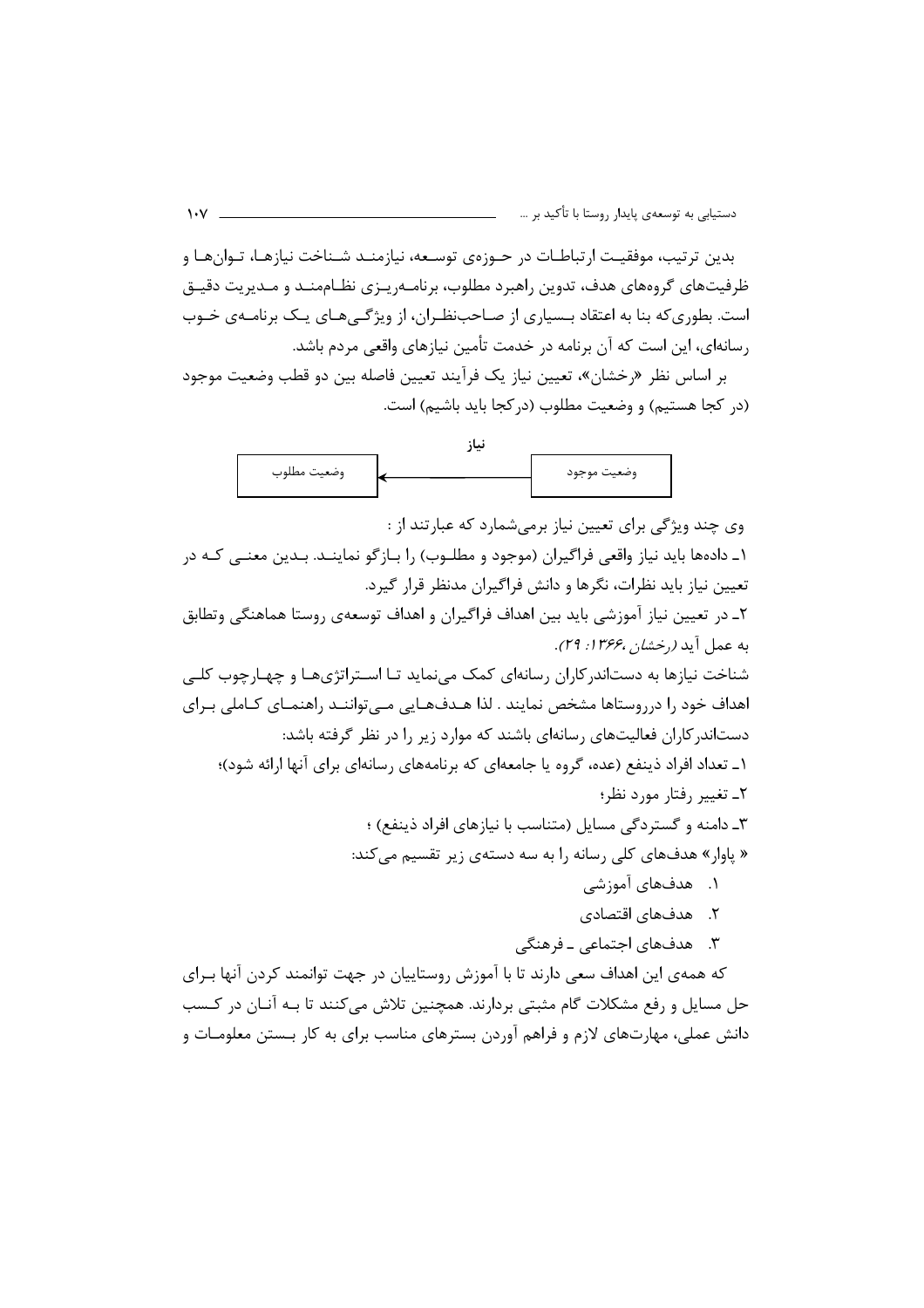مهارتها برای حل مسایل و مشکلات مربوطه، راهگشا باشد. بدین منظور رسـانههـا بـا ارایــهی برنامههایی، از طریق اخبار، نمایش فیلم، چاپ مطالب مربوط به روستا، سـخنرانی و حـضور در روستا، در فراهم آوردن موجبات ارتقای سـطح زنـدگی روسـتاییان و تـأمین رفـاه اقتـصادی و اجتماعی و زندگی بهتر برای جامعهی روستایی مؤثر باشند. بدین ترتیب رسانهها میتوانند بـه روستاييان بياموزند تا نيازهاي واقعي خود را چگونه تشخيص دهند و چگونه مسايل مربوط بـه خود را مورد تجزیه و تحلیل قرار دهند و راههای مناسب را برای رفع مشکلات خود بیابند؟

از سوی دیگر رسانهها از طریق آموزشهای مستمر در راستای افـزایش میـزان معلومـات و آگاهی های فنی روستاییان در جهت استفاده از روش های پیشرفته از فناوری مناسب تولیـد در فعالیتهای کشاورزی به منظور بالا بردن سطح درآمد، ازدیاد محصول، کیفیـت حاصـلخیـزی خاک، کاهش خسارتهای ناشی از آفات نگهداری و مراقبت از مواد غذایی، روشهـای مناسـب بازاریابی و بالاخره ایجاد روح مشارکت و همکاری در امر توسـعه و عمـران روسـتا و… در ابعـاد اقتصادي مؤثر واقع شوند.

امروزه نقش روزافزون رسانهها در زندگی انسان، اقتضا مےکند کـه اسـتفاده از آن بـرای مقاصد آموزشی و ترویج فنون و حرّف، به خصوص در روستاها، بیشتر مـورد توجـه قـرار گیـرد (Dahana, 1998: 201-208). حال با توجه به مبانی نظری موجود این سؤال مطرح می شود کـه آیا رسانههای جمعی با توجه به پتانسیلهای روستاهای استان قزوین، توانسته است در افزایش آگاهی روستاییان منطقه مؤثر باشد؟ و روستاییان را با اهداف توسعه همگـام نمایـد یـا خیـر؟ بهدنبال یاسخگویی به سؤالات فوق ابتدا لازم است تـا میـزان دسترسـی و میـزان اسـتفاده از رسانههای جمعی در میـان روسـتاییان اسـتان قـزوین مـشخص گـردد. مطالعـات میـدانی در روستاهای مورد مطالعه نشان میدهد که بیشترین میـزان دسترسـی روسـتاییان حـدود ۹۷/۴ درصد از روستاییان به تلویزیون و کمترین میزان دسترسی با ۱/۴ درصد به اینترنت مـیباشـد. بدین تر تیب اگر چه ۹۷/۴ درصد به تلویزیون دسترسی دارنـد امـا تنهـا ۷۴/۷ درصـد از آنهـا از تلویزیون استفاده می کنند که سرانهی میزان اسـتفادهکننـدگان بـه ازاء هـر خـانوار در اسـتان قزوین یک تلویزیون می باشد. همین شرایط را برای ویـدئو، DVD,VCD نیـز شـاهد هـستیم. بدین معنی که حدود ۷۴/۷درصد از روستاییان به ویدئو دسترسی دارند و به ازای هر خانوادهی روستایی یک دستگاه ویدئو DVD,VCD می باشد و روستاییان به منظور کسب اطلاعات مـورد نياز، اخبار، ٱگاهي|ز اوضاع اقتصادي ـ اجتماعي ديگر نقــاط كــشور، گــذران اوقــات فراغـت و… بیشتر به تماشای برنامههای تلویزیون و سی،دیهای فیلم و دیگر برنامههای تفریحـی از طریــق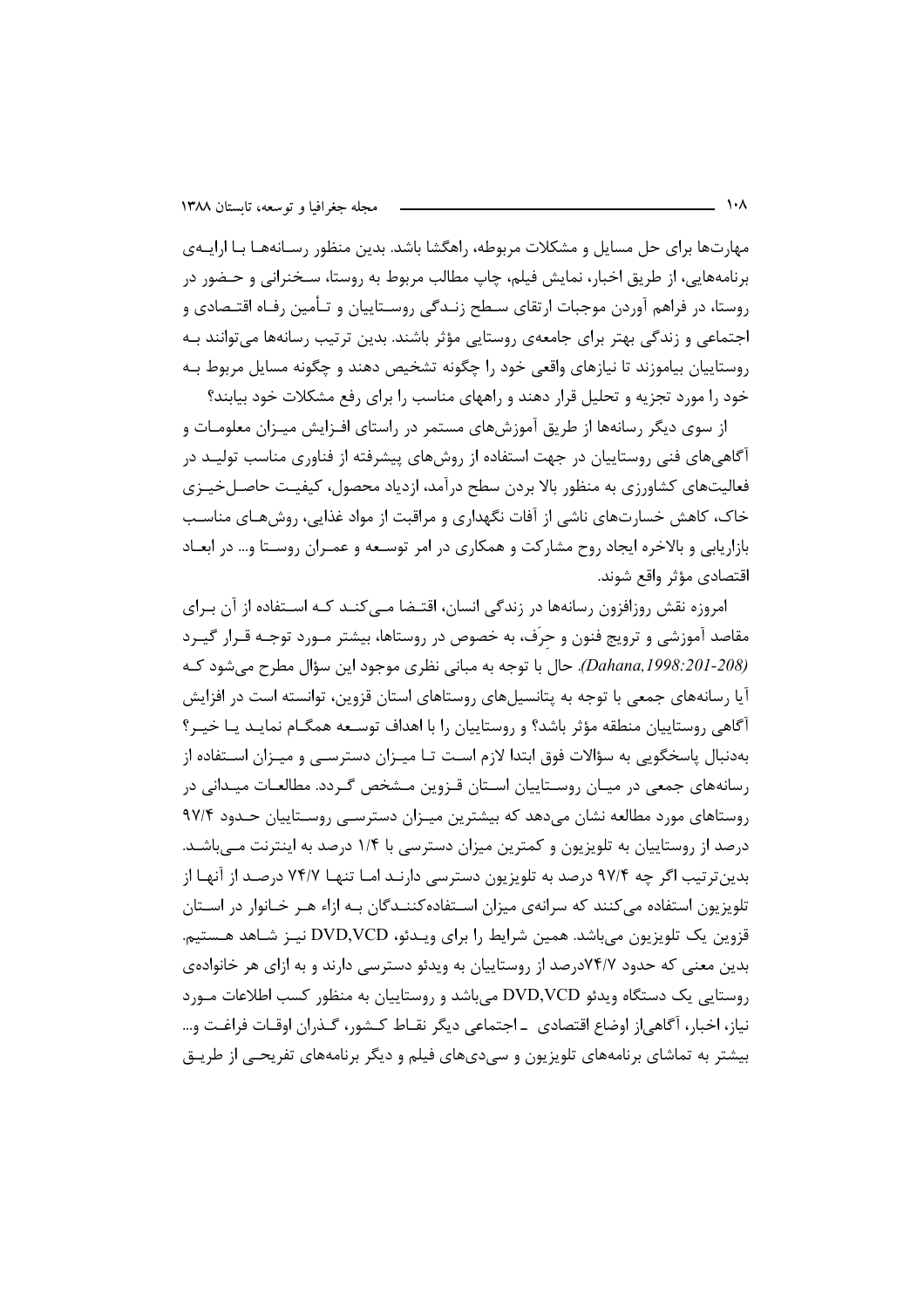ویدئو می پردازند. رادیو که یکی از قدیمی ترین رسانههای مورد استفاده در روستاها بوده امروزه جایگاه خود را تا حد زیادی در منطقه از دست داده است و با وجود اینکه حـدود ۶۸/۹ درصـد از روستاییان بدان دسترسی دارند اما تنها ۱۸/۶درصد از افراد روستایی از برنامههـای رادیـویی استفاده می کنند و ۸۱/۴ درصد بقیه، اطلاعات مورد نیاز خود را از سایر وسایل ارتباط جمعی کسب می کنند. ضریب پوششی رادیو بیانگر این است که بطـور متوسـط بـه ازاء هـر ۵ خـانوار روستایی یک خانوار تحت پوشش برنامههای رادیو قرار می گیرد.

مطبوعات (روزنامه، مجله، کتاب و…) دیگر رسانهی بااهمیتی اسـت کـه در روسـتاها کمتـر بدان پرداخته شده که عمدتاً به دلیل کمسوادی روستاییان (حدود ۷۴درصـد از کـل جمعیـت ۶ ساله و بیشتر باسواد و ۲۶ درصد بی سواد مطلق می باشند) و توزیع نامناسب آن در روستاها متأسفانه دسترسی روستاییان به ایـن رسـانه حـدود ۱۳/۲ درصـد اسـت (یعنــی ۸۶/۸ درصـد روستاییان مورد مطالعه، اصلاً دسترسی به مطبوعات ندارند). از مجموع کسانی که به مطبوعات دسترسی دارند حدود ۱۲/۲ درصد بهمنظور کسب اطلاعات مورد نیاز، از این رسانه ها اسـتفاده می کنند که بطور متوسط به ازاء هر ۸ خانوار، یک خانوار ممکن است به مطبوعات (بطور اعـم) دسترسی پیدا کند که آن هم عمدتاً از طریق کسانی است که گاه و بیگاه به شهر رفـت و آمـد می کنند و به همراه خود روزنامه یا مجلهای را به روستا میآورند. از این رو در روسـتاهایی کـه در مناطق کوهستانی و کوهپایهای قرار دارند دسترسی به روزنامه یا مجله تا چندین ماه یکبار هم ممکن نمیباشد. از سوی دیگر، امروزه روستاییان به منظور همگام شدن بـا فراینــد جهـانی شدن، نیازمند آشنایی با کامپیوتر و نحوهی بهرهگیری از آن می باشـند. مطالعـات انجـام شـده، روشن می سازد که به ازاء هر ۹خانواده ساکن در روستاهای استان قزوین یک خانواده کـامپیوتر دارند و تنها ۱۱ درصد از روستاییان قادر بـه اسـتفاده از کـامپیوتر هـستند و ۸۹ درصـد بقیـه هیچگونه آشنایی به کـامپیوتر ندارنـد. در خـصوص اسـتفاده از اینترنـت در روسـتاهای مـورد مطالعه، شرايط از اين هم نامناسبتر است. بطوري كه بهطور متوسط به ازاء هر ٧١ خانوار يا بـه ازاء هر ۳۵۵ نفر روستایی، یک نفر به اینترنت آشنایی دارند. در خصوص ماهواره شـرایط کمـی متفاوت است. بدین معنی که به ازاء هر ۱۸ خانواده روستایی یک خـانواده مـاهواره دارنـد. کـه حدود ۱۳۵ نفر از روستاییان مورد مطالعه را تحت پوشش قرار میدهد. به عبارت دیگـر حــدود ۵/۴ درصد از روستاییان به ماهواره دسترسی دارند. مجموع دسترسی به رسانهها در روستاهای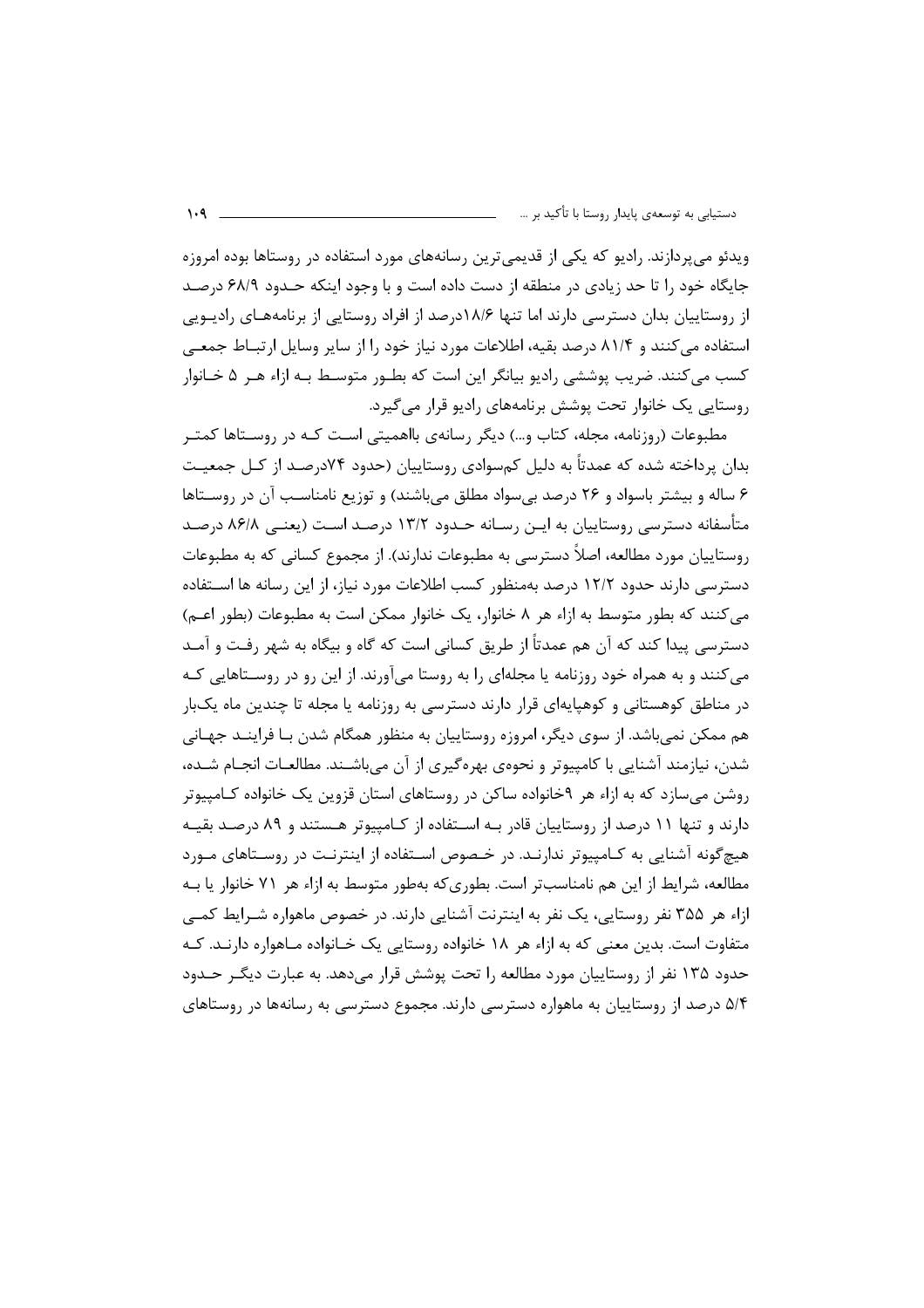استان قزوین نشان می دهد که بیش از ۹۰ درصد از روستاییان مـورد مطالعـه بـه رسـانههـای بزرگ با برد وسیع دسترسی دارند (بودری،۳۸۶ ا: ۲۰۹).

| سرانه خانواده<br>استفاده كننده از | ميزان                 | جمعيت          | ميزان                | وسايل ارتباط                        |
|-----------------------------------|-----------------------|----------------|----------------------|-------------------------------------|
| وسايل ارتباط                      | استفاده كنندگان       | استفاده كننده  | دسترسی به            | جمعى                                |
| جمعى                              | به درصد               |                | درصد                 |                                     |
| ۵                                 | ۱۸/۶                  | ۹۳             | $P\Lambda$           | راديو                               |
| $1/\mathfrak{f}$                  | Yf/Y                  | ۳۷۲            | 9Y/F                 | تلويزيون                            |
| λ                                 | 12/1                  | ۶۱             | 157                  | مطبوعات                             |
| ۱۸                                | $\Delta/\mathfrak{F}$ | ۲۷             | $\Delta$ /۴          | ماهواره                             |
| $1/\mathfrak{f}$                  | Yf/Y                  | ۳۷۲            | 74Y                  | ويدئو                               |
| ٩                                 | ۱۱                    | $\Delta\Delta$ | 1218                 | كامپيوتر                            |
| ۷١                                | $1/\mathfrak{f}$      | ٧              | $1/\mathfrak{F}$     | اينترنت                             |
|                                   |                       |                | $\sim$ $\sim$ $\sim$ | $1 \cdot 1 \cdot 1 \cdot 1 \cdot 1$ |

جدول ۱: میزان دسترسی و سرانهی استفادهی روستاییان استان قزوین از انواع رسانههای جمعی

مأخذ: استخراج از پرسشنامه

اما چنانکه پیشتر نیز بدان اشاره گردید، استفادهی صرف از رسانههـا نمــی توانــد در توســعه نقش آفرین باشد، بلکه رسانهای قابل توجه و بااهمیت است کـه بتوانـد درخـدمت توســعه قــرار گیرد و در چارچوب مسایل مربوط به تجانس پیام و محیط، جلب مــشار کت مــردم، کمــک بــه برآوردن نیازها و اهداف جامعهی روستایی و در نهایت ایجاد تغییـر در دانـش، بیـنش، نگـرش، اعتقادات و الگوهای رفتاری مردم حرکت نماید. حال این سؤال مطرح می گردد که با توجـه بـه ویژگیهای رسانههای توسعهای (یا به عبارتی، رسانهای که در خدمت توسعه قـرار مـیگیرنـد) کدامیک از رسانههای مورد استفاده روستاییان مورد مطالعه، در افزایش آگـاهی و توانمنــدی و جلب مشاركت آنان در عمران و توسعهى محيط زيست روستا، نقشآفرين تر بـوده اسـت؟ بـه منظور پاسخ به سؤال فوق، ضمن مصاحبه با روستاییان، متغیّرهای زیر تحت عنوان آگاهی های مورد نیاز جهت بهرهگیری مناسب از منابع طبیعی و اقتصادی مورد آزمون قرار گرفت. چنانکـه آزمون کای اسکوئر نیز این مطلب را تأیید می کند که با اطمینان ۹۹ درصـد بـین متغیّرهـایی چون: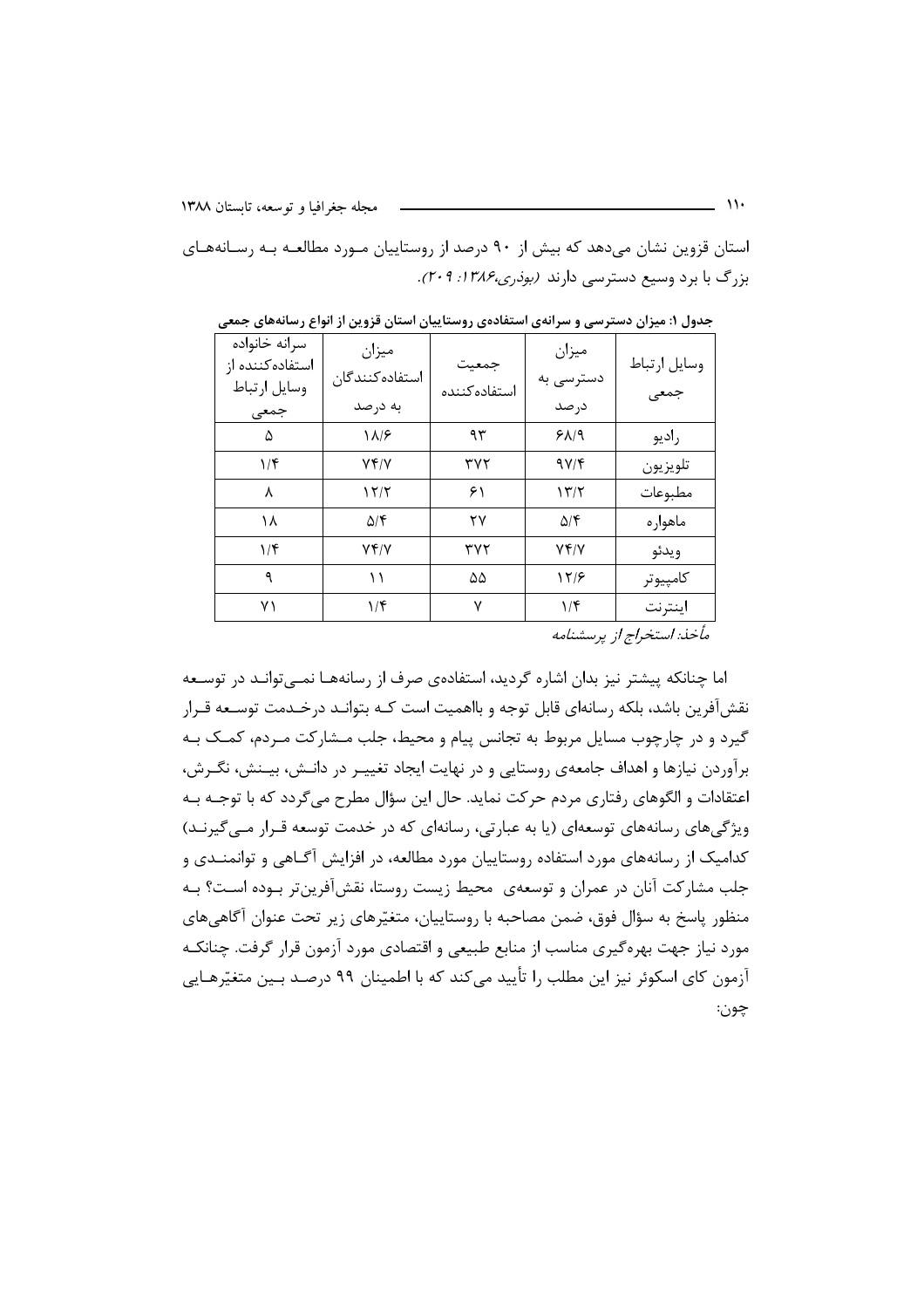– آشنایی با شیوههای جدید کاشت، داشـت و برداشـت و آمـوزشهـای مربـوط بـه روشهـای جلوگیری از فرسایش خاک (۵۲/۲ درصد) ؛ - آشنایی با شیوههای جدید آبیاری و استفاده بهینه از منابع آب (۶۰ درصد) ؛ - آشنایی باشیوههای جدی مبارزه با آفات و جلوگیری از آلودگی آب و خاک ( ۸۱/۹ درصد) ؛ - آشنایی با ماشین آلات کشاورزی جدید و نحوهی کاربرد آنها (۶۱/۳ درصد) ؛ - شیوههای جدید بستهبندی و انبار محصولات (۵۰/۲ درصد) ؛ - قيمت محصولات (۶۹/۹ درصد) ؛ آشنایی با انواع بازارها و نحوهی دستیابی به آنها (۶۶/۱ درصد) ؛ - تسهیلات بانکی و چگونگی بهرهمندی از آن ( ۸۹/۹ درصد) با تعاملات فردی که غالباً ارتباط با همسایگان، رفت و آمد به شهر و کلاس های برگزار شده از سوی مروجـان ارتبــاط معنــاداری

 $\mathcal{W}$ 

دارد (جدول شماره ۲).

بدین معنی که بیش از نیمی از روستاییان، تعاملات فردی را در افزایش آگــاهی۵هــای خــود در خصوص بخش کشاورزی مؤثر می داننـد و معتقدنـد: خریـد یـک وسـیلهی کـشاورزی و یـا بـه کـار گیری تکنولـوژیهـای جدیـد کاشـت و داشـت و برداشـت محـصول از سـوی یکـی از روستاییان، سبب می گردد تا دیگر روستاییان نسبت بدان روش کنجکاو و در جهت خریـد یـا بهره گیری از آن برآیند. از سوی دیگر اعزام مروجان از سوی وزارت جهاد کـشاورزی و تـشکیل کلاس های ترویجی در خصوص آشنایی روستاییان بـا ماشـین آلات جدیـد، شـیوههـای جدیـد بستهبندی و انبار محصولات و روشهای مبارزه با آفات از عمدهترین روشهای آشنایی آنان بـا مسایل جدید مے باشد.

در خصوص قیمت محصول نیز بیش از ۷۰ درصد از روستاییان معتقد بودند که: دلالان که غالباً از آشنایان نیز میباشند، در موقع برداشت محصول به روسـتا رفتـه و بـا تعیـین قیمـت، محصولات ,ا از آنان می خرند. بنابراین عمدهی اطلاعات آنان در خـصوص قیمـت محـصولات، وضع بازار و… عمدتاً توسط دلالان و واسطهها تأمین می گردد.

این درحالی است که بررسی ها نشان می دهد، یکی از مشکلات اساسی کشاورزان در فراینــد تولید، عدم آگاهی آنان از وضعیت قیمتها، محصولات مورد نیاز و خواستههای بازار مــی باشــد که در بسیاری از موارد این قشر زحمتکش اجحاف زیادی را متحمل می شود. اما آثار ســوء آن، گريبانگير مصرف کنندهي نهايي نيز مي شود. اينکه چگونه آثار سوء اين روند از بــين مــي ود در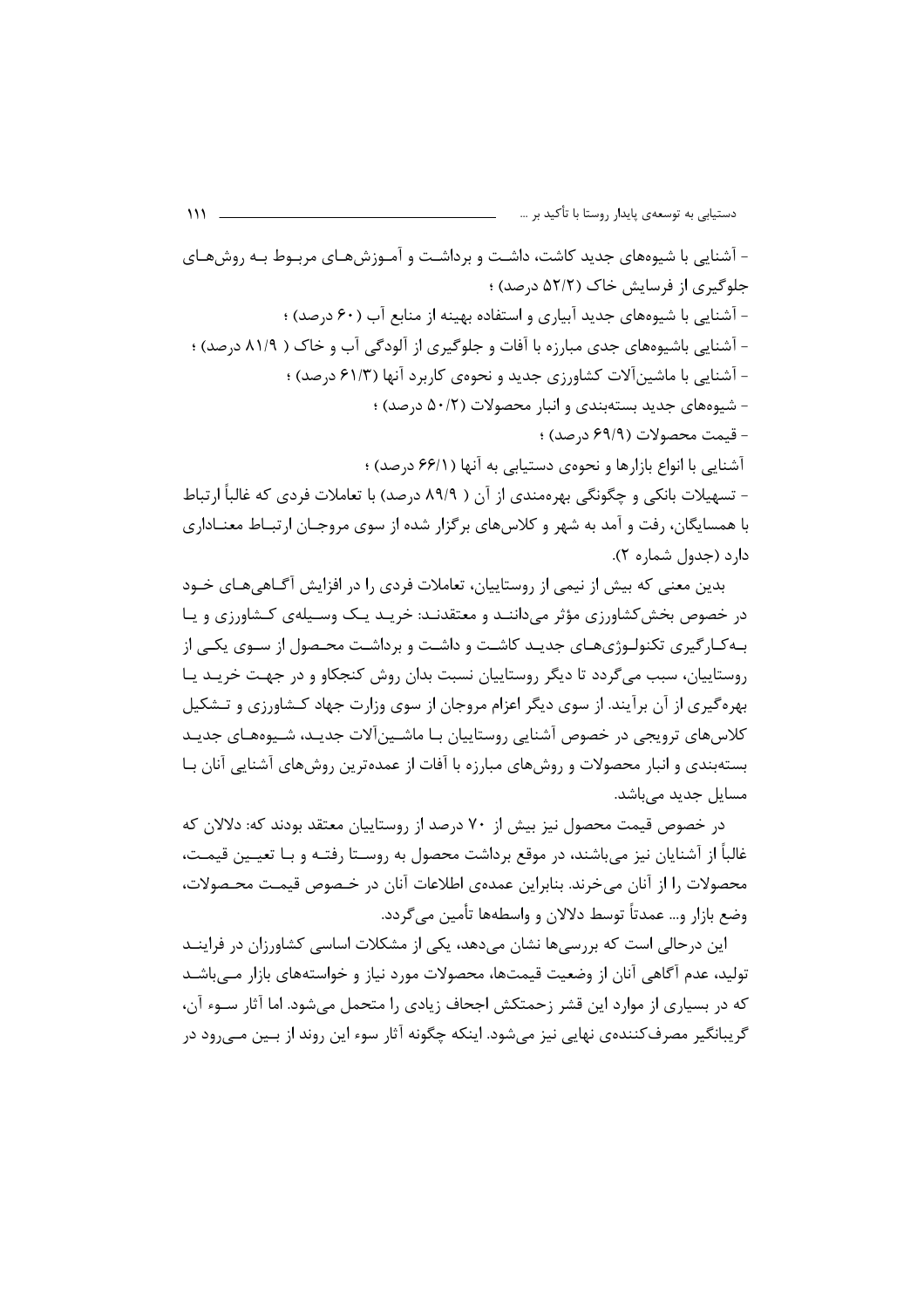گرو یک برنامه٫یزی صحیح و به موقع می باشد. مسلماً یکی از ابزارهای مهم در جهت رسـیدن به این هدف، ایجاد مراکز آگاهی دهنده و اطلاع سانی است.

امروزه با توجه به رقابتهای موجود دربازارهای بین|لمللی و داخلی کشورها، لزوم توجه بـه کیفیت محصول تولیدی وتوجه به بستهبندی و دیگر موارد که بر بازاریسندی تأثیر دارد، بسیار مهم است و آگاهی از این محصولات نه برای تولیدکننده که برای دستاندرکاران توزیع، عرضه و فروش محصول مانند واسطهها، دلالان، صادر كنندگان و ساير عوامل مرتبط نيز حائز اهميت مىباشد.

کشاورزان در بحث تولید و عرضهی محصولات به اطلاعاتی نیازدارند که براساس آن بتوانند تصميم بگيرند كه چه چيز ٫ا، چه وقت، به چه مقدار و به چه صورت به بازار عرضه نماينــد. در کنار آن، آگاهی از وضع قیمت در بازارهای مختلف و امکان دسترسی به آنهـا از مـوارد مهـم و ضروری میباشد. فرد کشاورزی که محصول خود رابرای عرضه بـه بـازار، تولیـد مـیکنـد بایـد عوامل مختلفی را مورد سنجش قرار دهد. سنجش این عوامل به او کمـک مـی کنـد تـا بتوانـد درصورت عدم وجود شرایط برای فروش مطلوب یک محـصول، محـصول جـایگزین دیگـری را تولید نماید. این عوامل مورد سنجش، علاوه بـر قیمـت کـالا، بایـد شـامل چگـونگی عرضـه و تحویل دهی محصول، تهیه، فنآوری، عملآوری فراهم بودن وسایل برداشت به موقـع وحمـل و نقل باشد که در نهایت با توجه به شرایط اقلیمی ـ جغرافیایی، وی را محدود بـه کـشت برخـی محصولات خاص می کند (online,www.bib.wav). انفعالی بودن کشاورزان در برابر بازار، یکبی از مشکلات آنها در بهبود اقتصاد کشاورزی مے باشد. عملیات بازاریابی را، هم مے تـوان فراینــد قهری و خارج از کنترل تصور کرد و هم می¤وان آن را با دانـش و آگــاهی بـه فراینــدی قابـل کنترل تبدیل کرد و بهروی کافی را به دست آورد.

وجود یک سیستم اطلاعاتی فعال در خصوص بازار، میتوانـد تولیدکننـدگان را از بازارهـا و قیمتهایی آگاه سازد که به آن دسترسی دارند. آگاهی از شرایط بازار، قیمتها و بازارهای قابل دستیابی، توان کشاورز را درکنترل بیشتر بر توزیع و عرضه محصولات بـه دنبـال دارد. معمـولاً قیمتی که کشاورز در سرمزرعه تعیین می کند گویای واقعی قیمت در بازارهای مصرف نخواهـد بود، لذا آمادگی و پیش بینی در مورد قیمتها از اطلاعات ضروری است که برای مکان، زمـان و نحوهی فروش مورد نیاز هستند. از این و هنگامی افزایش کـارایی کـشاورز در بـازار بـه وجـود می آید که بتواند پاسخهای صحیحی برای سؤالات زیر داشته باشد.

١- إز بين محصولات متعدد به كشت كدام محصول اقدام نمايد؟ (نوع محصول)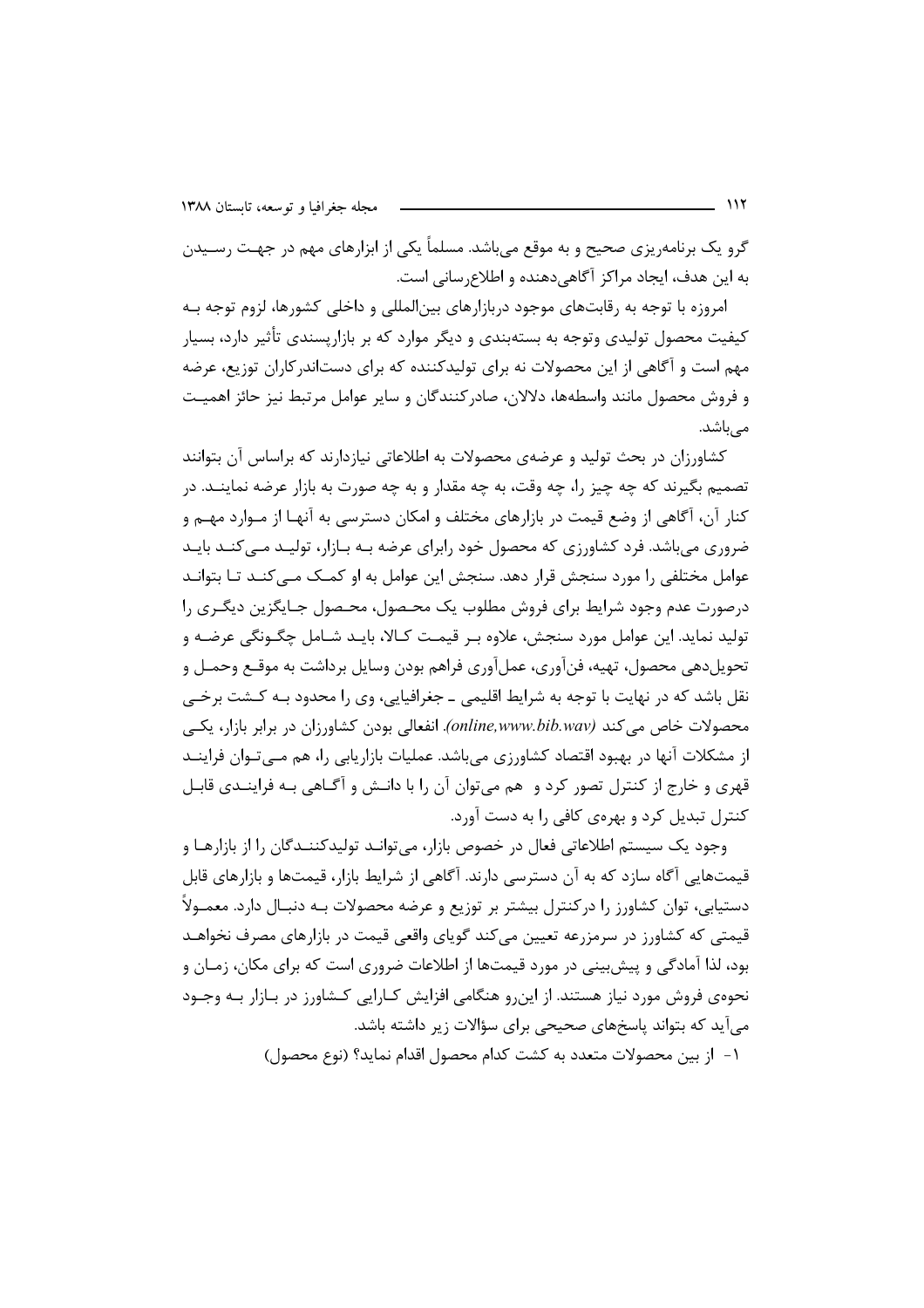- ٢- از محصول انتخاب شده چه میزان کشت نماید؟ (میزان کشت محصول)
- ۳- چه عواملی او را در رساندن محصول بـه کیفیـت مناسـب و مـورد نیـاز بـرای بازاریـاری می کند؟ (عوامل مؤثر در بهبود کیفیت)
- ۴- چه روشی را در کاشت، داشت و برداشت محصول رعایت کند تا محصول خودرا متناسب با شرایط بازار نماید؟
- ۵- محصول انتخاب شده و تولیدی را در چه بازاری، با چه نرخی و در چـه زمـانی بفروشـد؟ (ایجاد فایده، زمانی، مکانی و…).
- ۶- اطلاعات مربوط به بازار را از کجا به دست آورد ؟ (مسلح شدن به دانـش و خواســتههــای بازار بر اساس نیازهای مصرف کننده)

بدین ترتیب یکی از ضرورتهای نظام اطلاع سانی رسانه، توجه به سؤالهای فوق می باشـد که نیاز یک کشاورزی تجاری است (Linford,2003:108-119). رسانهها با ارائـهی برنامـههـای متنوع خود، می توانند باعث افزایش کارایی تخصـصی و کــارایی کــشاورزی در بــازار شــوند. بــه عنوان مثال در امر بازاریابی محصولات کـشاورزی، برخــی از اطلاعـات بایـد سـریعاً در اختیــار کشاورز قرار گیرد مانند اطلاعات مربوط به قیمت محصول در بازارهای مختلف. در ایـن مـوارد بهتر است که اطلاعات از طریق رسانههای جمعی مانند رادیو و تلویزیون و به صـورت اخبــار و تکرار آن در اختیار روستاییان قرار گیرد و در صورت باسواد بودن مخاطب از رسانههای چـاپی مانند روزنامه استفاده شود. اما برخی اطلاعات چون چگـونگی عمـل بـستهبنـدی، انبـارداری و سایر فعالیتهای این چنین، تنها به کمک وسایل ارتباط جمعی قابلیت انتقال و ادراک را ندارد و بهتر است که کلاسهای توجیهی و برقراری ارتباط چهره به چهـره در زمـان مناسـب بـرای روستاییان تشکیل شده و از سایر آموزش هـای مـستقیم (ماننـد تهیـهی فـیلمهـای آموزشـی، پوستر، اسلاید و… در خصوص نحوه ی کار کردن با دستگاهها و تکنولوژیهای جدید کشاورزی و بیماریهای مربوط به دام، انسان و…) نیز در کنار آن استفاده شود.

با این وجود در پی بررسیهای موجود در منطقهی مورد مطالعه، مدل شمارهی ۱ بر اساس ازمون كاي اسكوئرو آزمون مجانبي طراحي وتنظيم گرديده است. چنانكه مدل مـذكور نـشان میدهد، به غیر از تعاملات فردی، سایر رسانهها همچون تلویزیـون، رادیـو، تلفـن و… بـرخلاف انتظار، نقش بسیار ضعیفی را ایفا مے نمایند.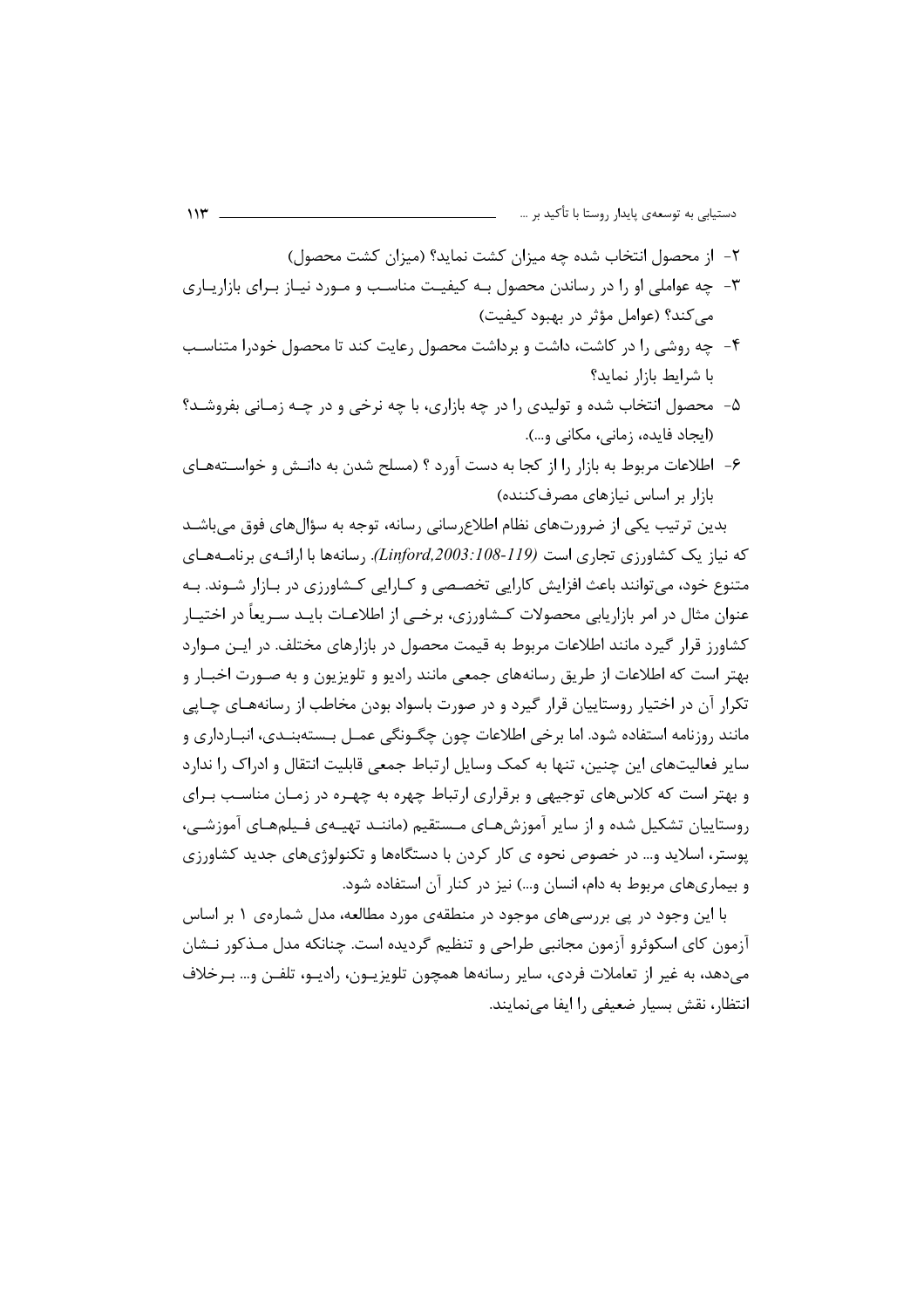بدین معنی که در افزایش آگاهی روستاییان دراین خـصوص تعــاملات فــردی و چهــره بــه چهره با بیش از ۵۰ درصد تأثیر، رتبهی اول، تلویزیون ملی، بـا داشــتن تـأثیر بــین ۲۰ تـا ۵۰ درصد، رتبهي دوم و با تفاوت معناداري ساير رسانهها همچون تلفـن، مطبوعـات، راديـو و... در رتبههای بعدی قرار دارند. رسانههایی همچون اینترنت، ماهواره اصلاً نقشی در این زمینه بـازی نمي كنند. از آنجاكه هنوز اطلاع ساني هاي مرتبط با فعاليتهاي كشاورزي بر اساس روش هـاي سنتی است و بسیاری از روشها، تکنیکها، شیوههـای جدیـد و پیـامهـای کـشاورزی توسـط مروجین و چهره به چهره منتقل میشود، از این رو بسیاری از نوآوریها در بخش کـشاورزی از سوی کشاورزان ناشناخته می باشد (خـصوصاً در منــاطق کوهــستانی بــهدلیــل پراکنــده بــودن روستاها و عدم دسترسی به آنان). این درحالی است که سرعت فنآوری اطلاعات و سیستمهای ارتباطی کل جهان را تغییر داده و بسیاری از روستاییان جهان همچون هنـد، بـا دسترسـی بـه تلفن و اینترنت نیازهای محلی روستاییان را از طریق اینترنت گردآوری و بـا ارائـهی اطلاعـات مورد نیاز بر روی وبسایتهای طراحی شده برای روستاییان، بـسیاری از مـسایل و مـشکلات فنی و نیازهای تخصصی آنها را حل نموده است. از این رو در پاسخ به این فرض که با گسترش رسانهها خصوصاً اینترنت، روستاییان ایران، می توانند بـر بـسیاری از مـشکلات اقتـصادی خـود فائق آيند و به توسعهي پايدار دست يافت. واقعيتهاي موجود نشان ميدهد كه توجه و تأكيـد بر روشهای سنتی و چهره به چهره از سوی مسؤولان و عدم توجـه بـه گـسترش رسـانههـا و اهمیتشان در افزایش آگاهی روستاییان و عدم ارائـهی راهکارهـای عملـی در امـر بـهکـارگیری رسانهها در توسعهی اقتصادی روستاها، سبب گردیده تا در روستاهای مورد مطالعـه رسـانههـا نقش بسیار کمرنگ و حتی در مواقعی منفی داشته باشند.

وضعیت موجود روستاهای استان قزوین این گفتهی پرفسور یونس را تداعی مـیکنـد کـه: «توسعهی روستایی در طی سالهای آینده مستلزم استفاده از فرصتهـای روشــن و واقعــی در زمینەی فناوریھای جدید مانند اینترنت می،باشد. اما تا زمانی کـه مـشکلاتی همچـون تـأمین آب سالم، مسکن بهداشتی و سلامت خانوادههـای روسـتایی در بـین کـشورها مطـرح باشـد و مسؤولان و تصمیم گیران جهت توسعه روستایی بـه درک و شـناخت کـافی نـسبت بـه نقـش ارتباطات در توسعه نرسیده باشند، القای ایـن فکـر کـه اینترنـت و دیگـر رسـانههـای جمعـی می توانند به عنوان یک ابزار توسعه در اولویت قرار گیرد، کاری بس دشوار و گـاهی غیـرممکن خواهد بود» (Bamako,2000).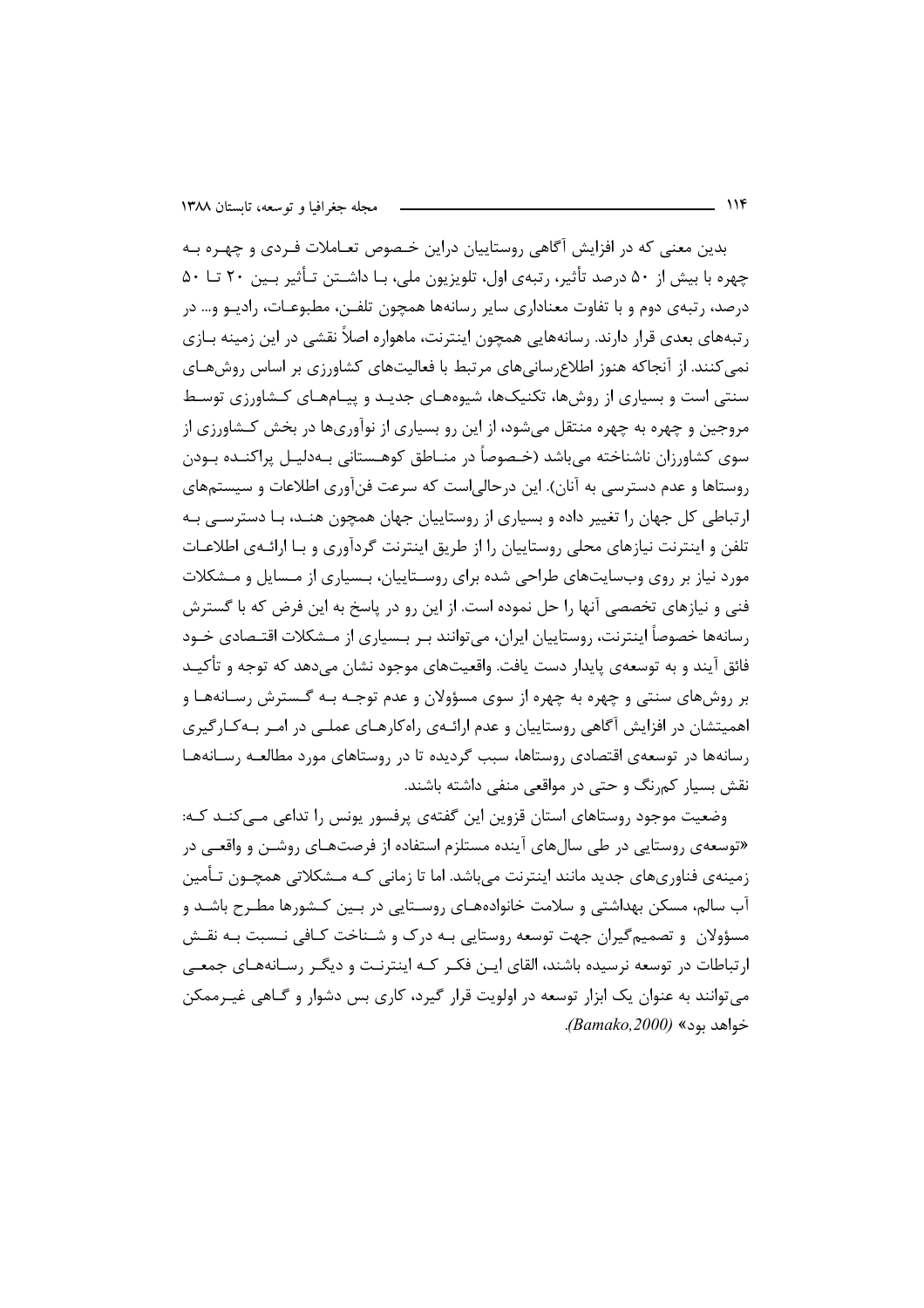### نتيجەگيرى

امروزه پس از گذشت کمتر از یـک دهـه کـه از ورود بـه قـرن ۲۱ مـی *گ*ـذرد، ارتباطـات و فناوری، از موضوعات استراتژیک ملی در سطح دولتها به شمار می رود. نقش عوامل ارتباطـات در توسعه سبب گردیده تا کشورها جایگاه ویژهای را به این بخش اختـصاص دهنــد و آن را بــه عنوان، زیربنای زیربناها معرفی نمایند. ما هماکنون در جهـانی زنـدگی مـیکنـیم کـه توسـط رسانههای الکترونیکی، همهی نقاط جهان به داخل زندگی روزمره و قضاوت ما راه یافته است. که نتیجه آن سهم قابل توجهی است که این وسایل در شکل گیـری تجربیـات مـا از زنــدگی و نحوهی تصمیم گیریهایمان داشته است. از آنجایی که هر نوع تصمیم گیری در سطح کـلان، بـه یک پیامد جغرافیایی در فضا می|نجامد، به همین دلیـل در مطالعـات جغرافیـایی عـصر حاضـر لازم است که در تحلیل پدیدههای جغرافیایی در کنار نیروهای درون;ا بـه نیروهـای تأثیر گـذار برونزا يا زمينهساز، از جمله وسايل ارتباط جمعي بيشتر انديشه كنيم.

اهمیت این امر در توسعهی روستایی بهگونهای است که سـازمان خواربـار کـشاورزی ملـل متحد (فائو) بر نقـش ارتباطـات در فراينــد توســعهى روســتايي تأكيــد كــرده اســت. موفقيـت ارتباطات را منوط به دسترسی واقعی روستاییان به رسانههای جمعـی و روش مناسـب انتقـال پیام به روستاییان دانستهاند. بدین معنی که کارشناسان فائو معتقدنــد: پیــامهــایی کــه عمــدتأ توسط رسانهها منتشر می شود، می بایست نیازها و خلاءهای اطلاعـاتی روسـتاییان را در جهـت ارتقای کمی و کیفی امور اقتصادی- اجتماعی و فرهنگی تأمین کـرده و در راسـتای توسـعهی همهجانبه روستا باشد. قالب، سبک و انتشار این پیامها میتوانـد در قالـب اخبـار، برنامـههـای آموزشي، تفريحي و سرگرمي باشد.

بررسی در خصوص میزان اثر گذاری رسانهها در روستاهای استان قزوین به عنوان جامعـهی نمونهی مورد مطالعه نشان می۵هد که روستاهای قزوین با وجود داشتن زیرساختهـای نـسبتاً مناسب و دسترسی کافی به رسانههای متداول همچــون رادیــو، تلویزیــون؛ متأســفانه بــهدلیــل نامتناسب بودن پیامهای رسانهها با نیازهای اقتصادی آنها هیچگونــه نقــشی را درجهـت بهبــود شرایط اقتصادی روستاییان بازی نمی کنند. از این رو پیشنهاد می گردد مسؤولان و برنامه ییزان ارتباطات (در چهارچوب فرایند ارتباطی بـ برنامهریزیشده) می باید با ایجاد شبکههای محلبی و با انجام تحقیقات متوالی و نیز ارتباط مستمر و مراجعه به روستا و تعامل با روسـتاییان، رفتـار، افکار و نیازهای آنها را شناسایی کرده و همواره به این سؤال که برای چه کسانی برنامـه تولیـد می کنند؟ پاسخی درست بیابند.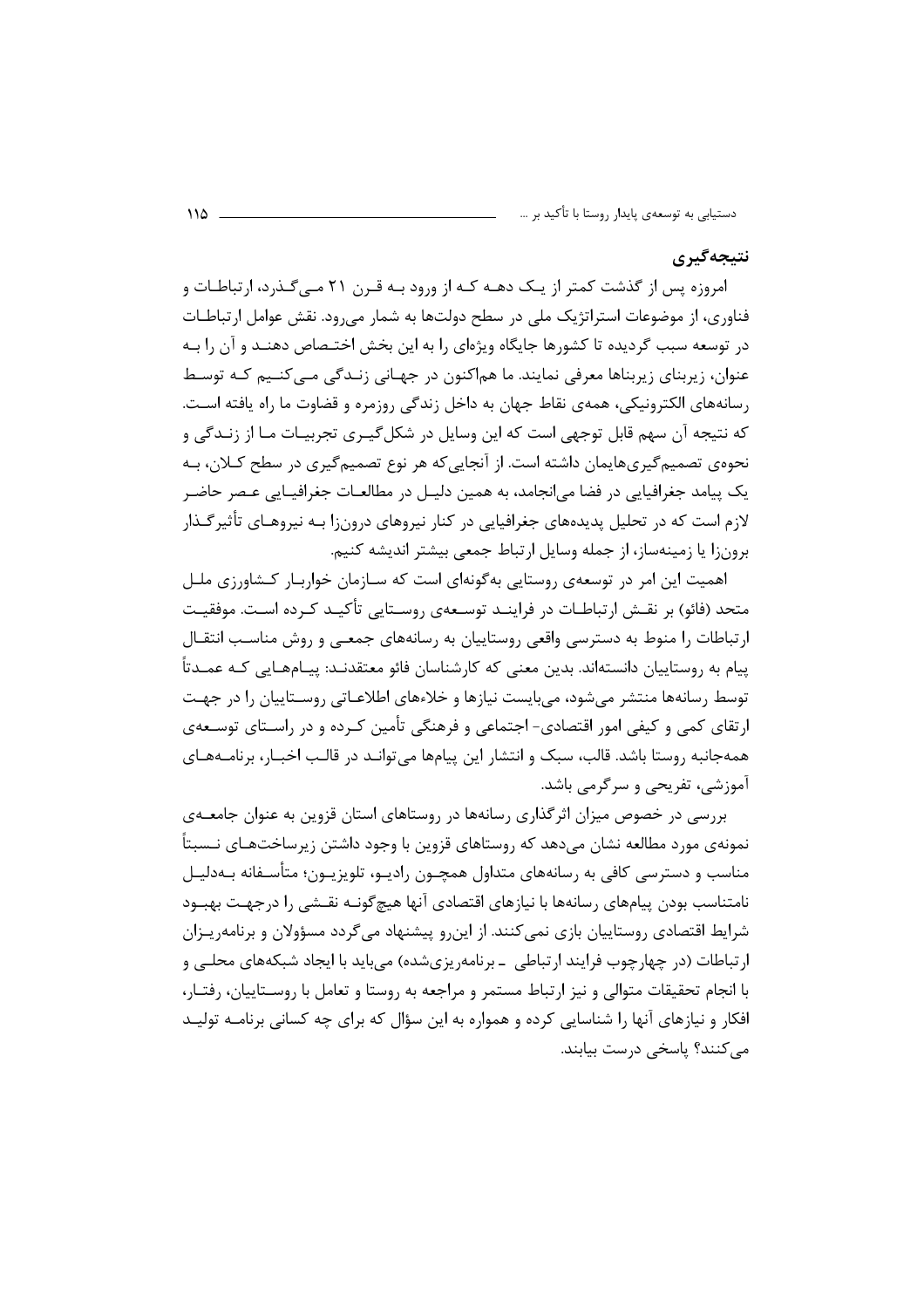## منابع و مآخذ

- ۱- دراسـتیکل. فیلیـپ ون (۱۳۸۲). ارزیـابی مـشارکتی ارتباطـات روسـتایی، رهیـافتی جدیـد در تحقیقات و طراحی ارتباطات برای برنامـههـا و راهبردهـای توسـعه، ترجمـهی ابـراهیم مردانـی بلداچي. وزارت جهاد سازندگے.
	- ٢– شكوبي.حسين (١٣٧٨). انديشەهاي نو در فلسفه جغرافيا، گيتاشناسي.
- ۳- سازمان برنامه و بودجه قزوین (۱۳۸۴). جمعیت، نیروی انسانی، آمایش سرزمین، محیطزیست، جلد دوم.
	- ۴- سالنامه آماری استان قزوین (۱۳۸۴). سازمان مدیریت و برنامهریزی استان قزوین.
	- ۵- تامیسون. جانبروکشایر (۱۳۸۰). رسانه و نوگرایی، ترجمهکسایی. انتشارات سروش.
- ۶- سونویندال و دیگران (۱۳۷۶). کاربرد نظریههای ارتباطی، ترجمه علیرضا دهقان. مرکز گسترش آموزش رسانه.
	- ۷- رخشان فریدون (۱۳۶۶). طراحی و تحلیل نظامهای آموزشی. انتشارات نیما.
- ۸– بوذری، سیما، نقش ارتباطات جمعی در توسعه پایدار روستا (مطالعه مـوردی روسـتاهای اسـتان قزوین)، پایاننامه دوره دکتری. استاد راهنما رحمانی فضلی.
- 9- Dahana.o.p and Bhatnagar, (1998), Education and communication for development, Oxford.co.
- 10- Communication a key to human development, (2005), online, available on the www.bib.wav.hi/ejae.
- 11- Linford.M,(2003), Globalizing extension system, Jornal of extension, vol 40.
- 12- Bamako, (2000), Using the internet as afarm marketing, Journal of extension. Online www jeo. Org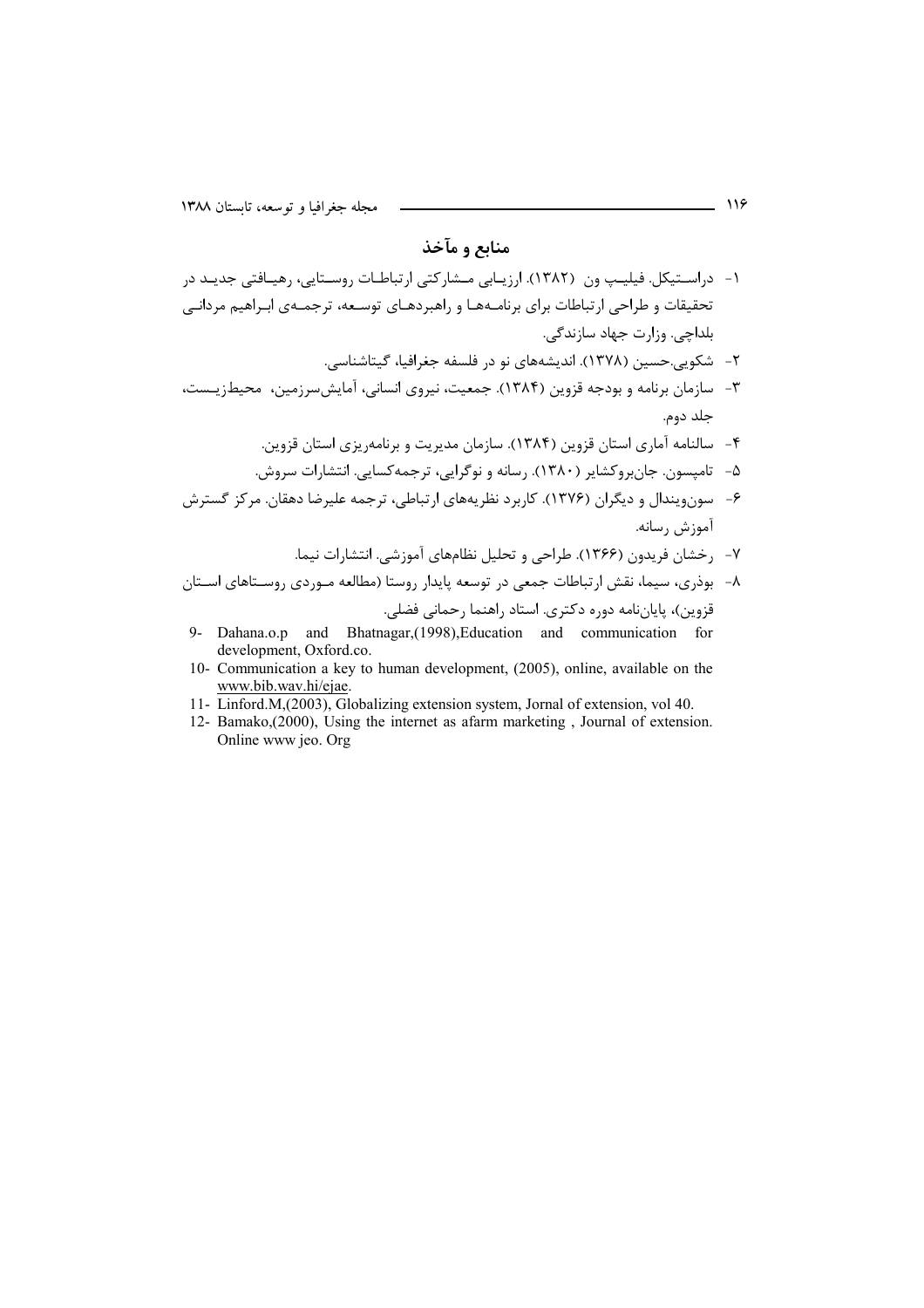جدول ۲: همبستگی بین رسانهها و متغیّرهای افزایش آگاهی روستاییان دربخش اقتصادی بر اساس آزمون مجانبی و کای اسکوئر

| متخيرها               |           | اخيار آب وهوا |            | شوه های جدید کاشت و | دانت و رداشت و ریش های | جلوگیری از فرسایش خاک |               | نیوهای چنید آبیاری ر<br>امتفاده بهجه از متابع آب |            | نيوهای جذید میارزه یا    | أقات وجاوكيرى از الودكي | از خاک     | أشتاعي با ماشئ ألات |               | کتاورزی چدید و نحوی<br>کاربرد آنها |           | شروهای چذیذ بستهبتدی و | انیا رداری محصولات |           | إيمت محصولات |            |           | آلوای و توزیع جذر الیایی<br>باز رو نحوی دستیابی به آبا |            |           | ۳ـ په دن بانکي و چکونکې<br>په رستان از آنها |               |
|-----------------------|-----------|---------------|------------|---------------------|------------------------|-----------------------|---------------|--------------------------------------------------|------------|--------------------------|-------------------------|------------|---------------------|---------------|------------------------------------|-----------|------------------------|--------------------|-----------|--------------|------------|-----------|--------------------------------------------------------|------------|-----------|---------------------------------------------|---------------|
|                       | Frequency | Expected      | percentage | Frequency           | Expected               | percentage            | Frequency     | Expected                                         | percentage | Frequency                | Expected                | percentage | Frequency           | Expected      | percentage                         | Frequency | Expected               | percentage         | Frequency | Expected     | percentage | Frequency | Expected                                               | percentage | Frequency | Expected                                    | percentage    |
| تلويزيون<br>.<br>ملي  | k         | 1441          | ţ          | XX                  | 1441                   | řář                   | $\frac{1}{2}$ | 1441                                             | E          | .<br>تە                  | $\frac{1}{2}$           | č          | ç                   | 1141          | Ľ                                  | ١ř٩       | 11811                  | <b>Lidd</b>        | ķ,        | E            | 医          | ä,        | 1181                                                   | E          | P         | 1441                                        | 斧             |
| رادیو ما <sub>ی</sub> | ).        | FALL          | ۳          |                     | Fil                    |                       |               | E                                                | t.         | $\tilde{\mathbb{R}}$     | FALL                    |            | ċ                   | E             |                                    |           | inh                    |                    |           | E            |            | ś         | Fil                                                    |            |           | File                                        |               |
| مطيوعات<br>ملی        |           | AUX           |            |                     | eix                    |                       | 는             | <b>SRIA</b>                                      | 当          | H                        | <b>S</b>                | Ļ          |                     | <b>SRIA</b>   |                                    |           | klos                   |                    |           | <b>PA</b>    |            | ř         | Yja <sup>ş</sup>                                       | 즗          | Ľ,        | Yip <sup>s</sup>                            | ξĒ,           |
| تلويزيون<br>أستأنى    | ŀ         | a qi          | Ϋ́Ч        | ä                   | Ķ                      |                       | <b>A</b>      | $\frac{1}{2}$                                    | Υŕγ        | ¦≍                       | <b>S</b>                | ģ          | ٩Ä                  | $\frac{1}{2}$ | <b>MM</b>                          | 44        | 11.60                  | ≯ek                | Ιů        | 9411         | a          | á         | aq)                                                    |            | ă         | 9411                                        | 는             |
| راديو<br>أستأنى       | £         | χğ            | Ļ          | G)                  |                        | D                     |               | 运                                                | ý,         | B                        | 迳                       | Ġ.         | š                   | 図             |                                    | G         | kdl                    | B                  |           | k            |            | ţ,        | う                                                      |            | ý,        | χ                                           |               |
| مطيوعات<br>أستأنى     |           |               | è          |                     |                        | ×,                    |               |                                                  | ķ,         | $\overline{\mathcal{N}}$ |                         |            | ł.                  |               |                                    | í,        |                        |                    | è         |              |            | ×         |                                                        |            | k,        |                                             |               |
| ماھرارە               | ċ         |               |            |                     |                        | ś,                    |               |                                                  | ¢,         | $\overline{\mathcal{D}}$ |                         | ł.         | ċ                   | ţ.            |                                    | ċ         |                        |                    | ŀ         |              |            | ś.        |                                                        |            | ¢         |                                             |               |
| ايترنت                | Ý.        | Ø.            | Ì.         | ¢                   | V.                     | B                     | Ì.            | ĵ.                                               | ý.         | D                        | ĵ.                      | ţ.         | R                   | b             |                                    | ¢         | X,                     | b                  | Ì.        | ¢            | R          | D         | í.                                                     | ĵ.         | k         | Ŷ,                                          |               |
| تلقن                  | ¥         | <b>ALLY</b>   | î          | J.                  | ķλ                     | ï                     |               | k۳۲                                              | ř          | š                        | <b>ALL</b>              | i,         | ì                   | <b>FAN</b>    |                                    | ì.        | <b>ALAY</b>            |                    | ۴q        | Ę            | క్         | P         | ή                                                      | ۰          |           | <b>ATT</b>                                  |               |
| تعاملات<br>فردی       |           | 4901          |            | Ł                   | raqi                   | ξ                     | <b>Faq</b>    | 49.91                                            | j.         | K                        | 19.91                   | 人作         | Ĕ                   | 19.4TT        | E                                  | ė         | 14801                  | ۵۰r                | 돑         | ragii        | <b>Bib</b> | ř         | اللهاما                                                | 5          | k₹        | ragn                                        | $\lambda$ q/q |
| جمع کل                | k₹        |               | Î          | řά                  |                        | Î                     | ¥٩            |                                                  | Í          | ¥٩                       |                         | j.         | ¥٩                  |               | Î.                                 | ∣≨        |                        | Î                  | ¥٨        |              | j.         | ۴QX       |                                                        | j.         | k₫        |                                             |               |

 $\mathbf{W}$ .

دستیابی به توسعهی پایدار روستا با تأکید بر …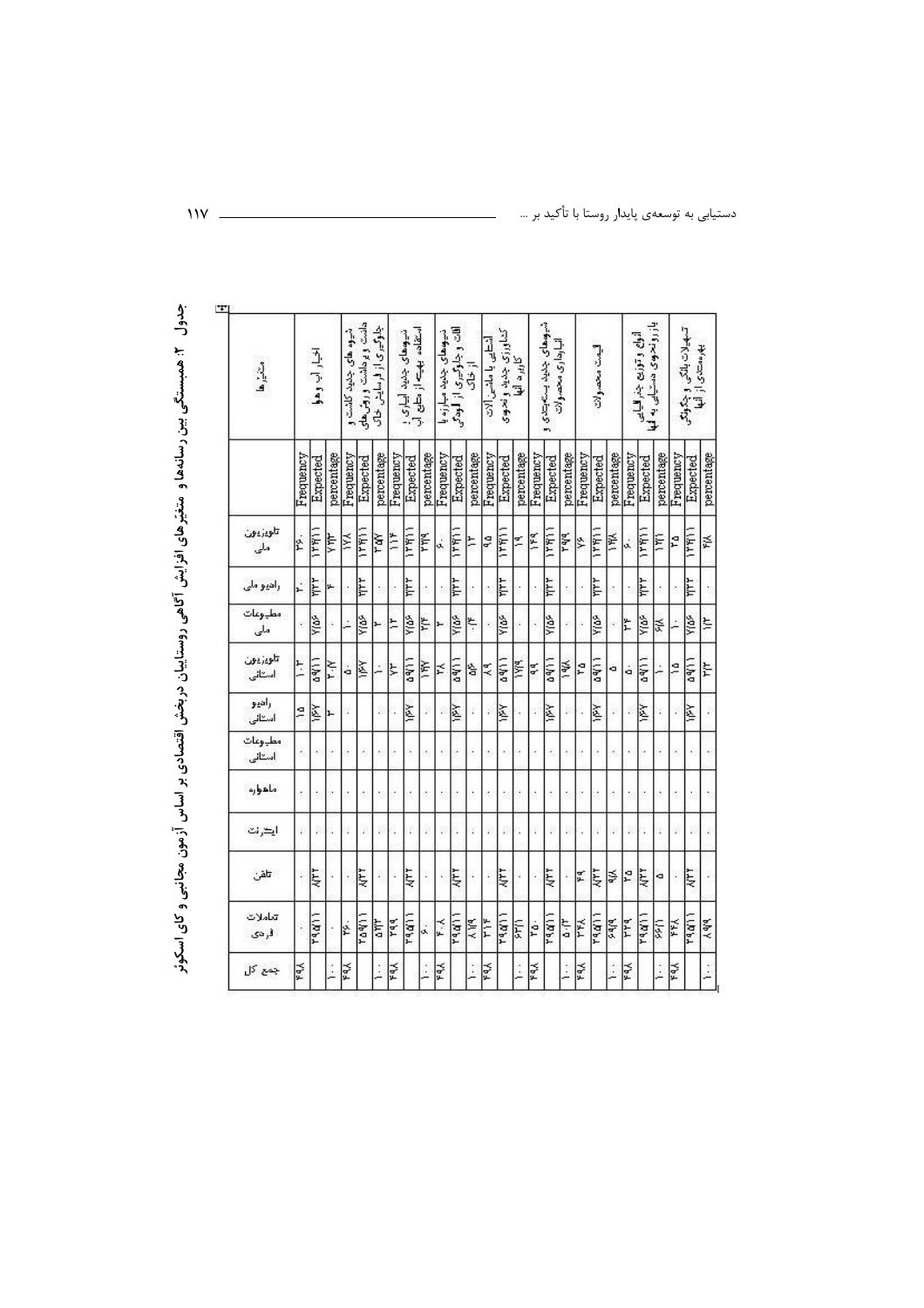| <b>Statistic</b> |                         | DF | Value     | Probe  |
|------------------|-------------------------|----|-----------|--------|
| Chi-Square       |                         | 48 | 1946.3669 | < 0001 |
|                  | Likelihood Ratio Chi-   | 48 | 1937.1821 | < 0001 |
| Square           |                         |    |           |        |
|                  | Chi-<br>Mantel-Haenszel |    | 653.1074  | < 0001 |
| Square           |                         |    |           |        |
|                  | Phi Coefficient         |    | 0.6590    |        |
|                  | Contingency             |    | 0.5503    |        |
| Coefficient      |                         |    |           |        |
| Cramer's V       |                         |    | 0.2690    |        |

Statistics for Table of x by y

WARNING: 29% of the cells have expected counts less than 5. Chi-Square may not be a valid test.

| Statistic                                | Value  | ASE    |  |
|------------------------------------------|--------|--------|--|
|                                          |        | 0.0152 |  |
| Gamma                                    | 0.4113 |        |  |
| Kendall's Tau-b                          | 0.2997 | 0.0112 |  |
| Stuart's Tau-c                           | 0.2494 | 0.0095 |  |
|                                          |        |        |  |
| Somers' D C R                            | 0.2405 | 0.0091 |  |
| Somers' D R C                            | 0.3736 | 0.0140 |  |
|                                          |        |        |  |
| Pearson Correlation                      | 0.3818 | 0.0130 |  |
| Spearman Correlation                     | 0.3671 | 0.0135 |  |
| Lambda Asymmetric C R                    | 0.1972 | 0.0093 |  |
|                                          |        |        |  |
| Lambda Asymmetric R C                    | 0.1333 | 0.0054 |  |
| Lambda Symmetric                         | 0.1534 | 0.0048 |  |
|                                          | 0.1994 | 0.0062 |  |
| Uncertainty Coefficient C R              |        |        |  |
| Uncertainty Coefficient R C              | 0.0984 | 0.0034 |  |
| <b>Uncertainty Coefficient Symmetric</b> | 0.1317 | 0.0043 |  |
|                                          |        |        |  |

Sample Size = 4482